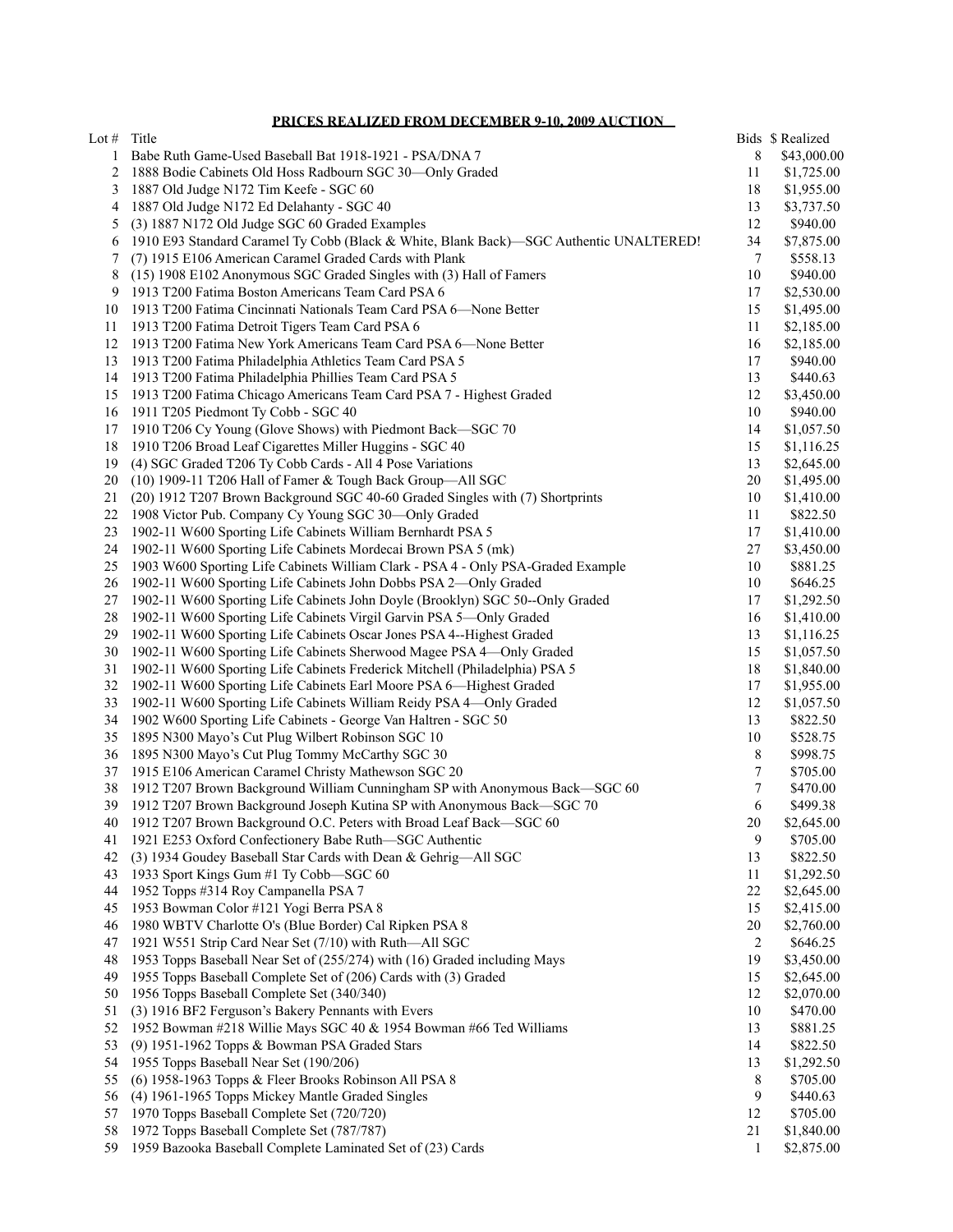| 60  | 1960 Topps Baseball Near Set of (571/572) Cards                                              | 15 | \$1,725.00  |
|-----|----------------------------------------------------------------------------------------------|----|-------------|
| 61  | 1960 Topps Baseball Partial Set (426 of 572)                                                 | 13 | \$881.25    |
| 62  | 1961 Topps Baseball Near Set (571/587)                                                       | 24 | \$2,300.00  |
| 63  | 1963-1967 Topps Baseball Near/Partial Set Run                                                | 20 | \$2,760.00  |
| 64  | 1965 & 1966 Topps Baseball Near Sets                                                         | 14 | \$1,610.00  |
| 65  | 1968 Topps Baseball Near Set of (597/598) Cards with (28) Graded-High Grade                  | 16 | \$2,875.00  |
| 66  | 1963 Fleer & 1972 Topps Baseball Complete Sets                                               | 18 | \$1,610.00  |
| 67  | 1973, 1974, 1976 & 1977 Topps Set/Near Set Lot with (33) PSA                                 | 14 | \$1,175.00  |
| 68  | 1975-1997 Topps Baseball Complete Set Run with Traded Sets                                   | 10 | \$940.00    |
| 69  | 1976 Topps Baseball Complete Set with (97) Graded                                            | 6  | \$1,292.50  |
| 70  | (97) 1975-1993 Baseball Complete Sets                                                        | 10 | \$1,057.50  |
| 71  | (3) 1899-00 Sporting News Supplements—All Uniforms                                           | 4  | \$558.13    |
| 72  | (118) 1909-1914 Baseball Tobacco Cards with (39) Hall of Famers                              | 20 | \$3,737.50  |
| 73  | (26) Different 1910-1911 S74 Silks - With Cobb, McGraw and Mathewson                         | 11 | \$1,495.00  |
| 74  | (141) 1909-1912 T206 White Border & T207 Brown Background Singles with Johnson and Mathewson | 25 | \$3,450.00  |
| 75  | (27) 1909-1941 Pre-War Baseball Grab Bag with (16) Hall of Famers                            | 12 | \$822.50    |
| 76  | (4) 1952-1955 Bowman Baseball Mickey Mantle Singles                                          | 15 | \$1,292.50  |
| 77  | (221) 1954 & 1955 Topps Baseball Singles with Williams & Mays                                | 24 | \$1,610.00  |
| 78  | (875+) 1955-1957 Topps Baseball Cards with Stars                                             | 23 | \$2,300.00  |
| 79  | 1952 Coca-Cola Tips Test Issue Willie Mays SGC 60--Highest Graded                            | 27 | \$6,187.50  |
| 80  | 1954 Esskay Meats Frank Fanovich-High Grade                                                  | 16 | \$7,312.50  |
| 81  | 1954 Esskay Meat Neil Berry with Traces of Orange Trim                                       | 20 | \$10,125.00 |
| 82  | 1955 Kahn's Wieners Ted Kluszewski SGC 10                                                    | 5  | \$411.25    |
| 83  | 1954 Esskay Meats Bob Kennedy with Traces of Orange Trim                                     | 14 | \$2,185.00  |
| 84  | 1954 Esskay Meats Dave Koslo with Orange Trim                                                | 12 | \$2,185.00  |
| 85  | 1954 Esskay Meats Vic Wertz                                                                  | 10 | \$1,725.00  |
| 86  | 1955 Esskay Meats Eddie Waitkus with Orange Trim                                             | 5  | \$705.00    |
| 87  | 1955 Esskay Meats Ray Moore with Orange Borders                                              | 18 | \$4,600.00  |
| 88  | 1955 Esskay Meats Billy Cox                                                                  | 11 | \$2,300.00  |
| 89  | 1955 Esskay Meats Hoot Evers                                                                 | 11 | \$1,610.00  |
| 90  | (265) 1956 Topps Baseball Singles with (247) Different                                       | 18 | \$1,840.00  |
| 91  | (800+) 1958 & 1959 Topps Baseball Singles with Many Stars                                    | 20 | \$1,955.00  |
| 92  | (50) 1959-1966 Topps Star Cards with Rose RC - Loaded                                        | 23 | \$1,955.00  |
| 93  | (18) 1957-1968 Topps Mickey Mantle Specialty Cards with Leaders, All-Stars and Combos        | 21 | \$1,175.00  |
| 94  | 1961 Topps Baseball 3-Card Panel - With Mantle High Number                                   | 6  | \$411.25    |
| 95  | 1963-1969 Topps Baseball Lot - With (45) 1964 Stand-Ups                                      | 12 | \$1,175.00  |
| 96  | (1375+) 1957-1990s Baseball Shoebox Collection with Mantle                                   | 10 | \$940.00    |
| 97  | (3150+) 1957-1979 Topps Baseball Collection with Many Stars                                  | 14 | \$1,725.00  |
| 98  | 1950-1955 Bowman Baseball Grab Bag                                                           | 13 | \$705.00    |
| 99  | (534) 1953-1956 Topps Baseball Singles                                                       | 18 | \$1,292.50  |
| 100 | 1957-1959 Topps Baseball Shoebox Collection                                                  | 11 | \$998.75    |
| 101 | 1959 Fleer Ted Williams Uncut Sheet - With #68 "Ted Signs"                                   | 11 | \$528.75    |
| 102 | 1968 Topps Baseball Action Stickers Uncut Box Proof Sheet                                    | 23 | \$3,162.50  |
| 103 | (2) Different 1975 Topps Baseball Uncut Sheets                                               | 19 | \$940.00    |
| 104 | (64) 1974 & 1976 Topps Baseball Wax Packs                                                    | 7  | \$470.00    |
| 105 | (3) 1978-1980 Topps Baseball Wax/Rack Boxes                                                  | 15 | \$1,175.00  |
| 106 | (3) 1982-1987 Topps & Fleer Baseball Wax/Cello Cases                                         | 13 | \$646.25    |
| 107 | (37) 1982-1987 Baseball Wax, Rack and Cello Boxes                                            | 10 | \$1,292.50  |
| 108 | Late 1890s Baltimore Orioles Original Team Cabinet Photograph                                | 15 | \$3,737.50  |
| 109 | (3) Vintage Team Photos - With 1917 Giants                                                   | 5  | \$258.50    |
| 110 | 1930s Harry M. Stevens Polo Grounds Panoramic Photograph                                     | 0  | \$0.00      |
| 111 | (2) Mantle-DiMaggio Vintage Wire Photos                                                      | 0  | \$0.00      |
| 112 | 1983 Baltimore Orioles World Series Ring                                                     | 2  | \$6,187.50  |
| 113 | 1996 Atlanta Braves National League Champs Player Ring                                       | 10 | \$2,760.00  |
| 114 | 1992 Atlanta Braves National League Champs Women's Ring and Team-Signed Baseball             | 3  | \$705.00    |
| 115 | 1995 Atlanta Braves World Champions Gold & Diamond Pendant                                   | 4  | \$1,057.50  |
| 116 | 1995 Atlanta Braves World Series Champs Gold Charm & Pinky Ring                              | 4  | \$558.13    |
| 117 | Spalding Vintage Replica Bat Rack                                                            | 4  | \$558.13    |
| 118 | Ty Cobb Personal Effects Lot of (7) Items                                                    | 20 | \$1,116.25  |
| 119 | 1957 Mickey Mantle Baseball Game - In Original Box                                           | 7  | \$1,057.50  |
| 120 | Roger Maris 1961 "61st Home Run" Pin                                                         | 13 | \$440.63    |
|     |                                                                                              |    |             |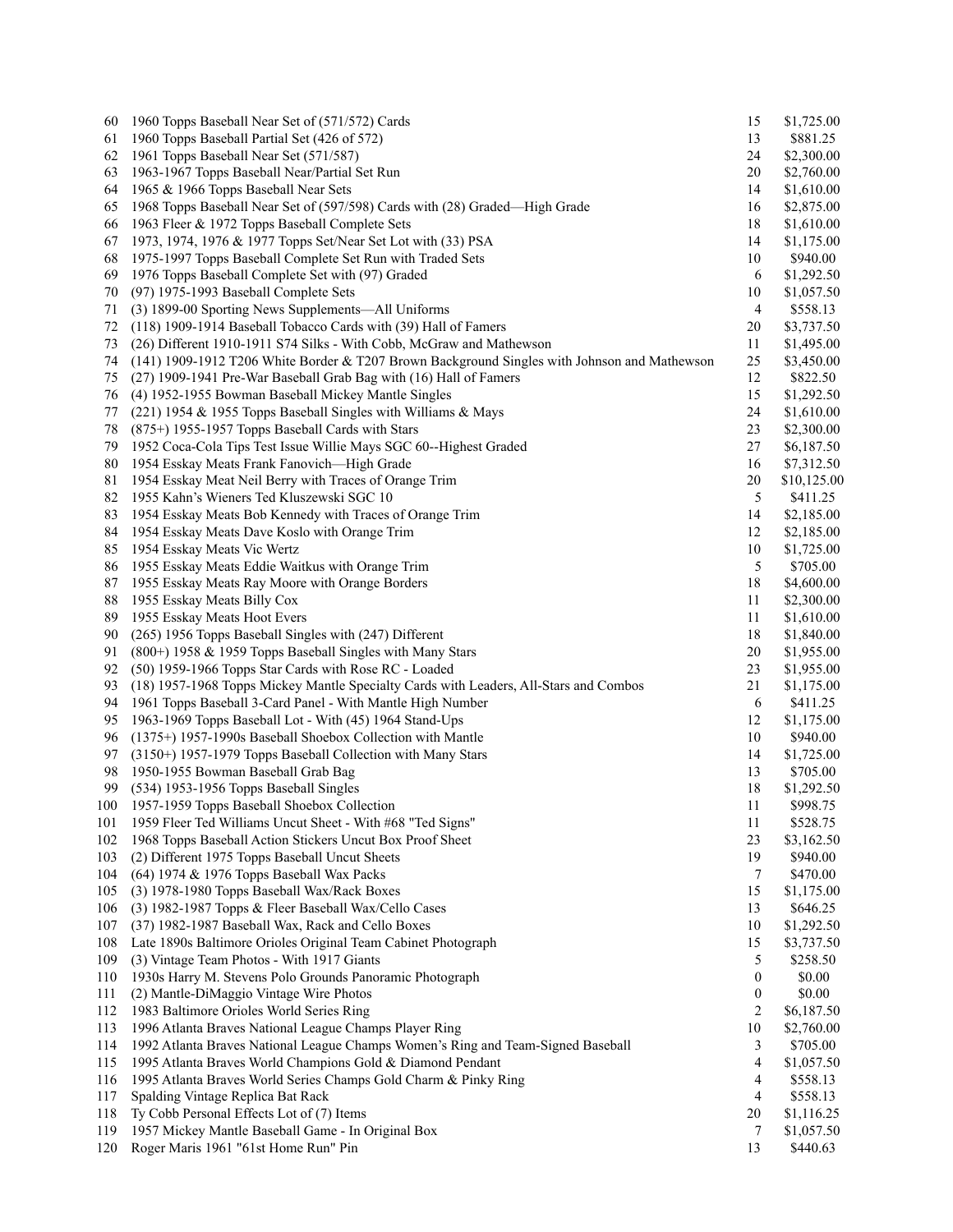| 121 | 1918 Cleveland Indians Sketch Book                                                               | 10               | \$1,116.25  |
|-----|--------------------------------------------------------------------------------------------------|------------------|-------------|
| 122 | 1927 Ruth and Gehrig Barnstorming Scorecard                                                      | 8                | \$258.50    |
| 123 | 1957 Mickey Mantle "Diamond Dinner" Souvenir Program                                             | 9                | \$235.00    |
| 124 | (10) 1944-1965 World Series Ticket Stubs - With (2) 1954                                         | 15               | \$1,292.50  |
| 125 | (24) 1950s Wool Baseball Caps in Original Retail Boxes                                           | 4                | \$211.50    |
| 126 | (3) Baltimore Memorial Stadium Signs                                                             | $\boldsymbol{0}$ | \$0.00      |
| 127 | (8) 1960s Philadelphia Phillies Bobblehead Dolls - With 1961-1962 Miniature                      | 12               | \$1,116.25  |
| 128 | 2009 Hall of Fame Induction Bat & Press Packet                                                   | 1                | \$176.25    |
| 129 | Original Griffith Stadium 4-Seat Sectional - Painted Red                                         | 9                | \$381.88    |
| 130 | Luis Aparicio 1964 Game-Used Hillerich & Bradsby Bat - PSA/DNA 8                                 | 14               | \$1,175.00  |
| 131 | Frank Robinson 1969-1971 Hillerich & Bradsby Game-Used Bat - PSA/DNA 9.5                         | 14               | \$1,057.50  |
| 132 | Lee May 1976 Bat Used by Brooks Robinson                                                         | 5                | \$293.75    |
| 133 | (3) 1970s-1980s Baltimore Orioles Game-Used bats - With Bumbry, May and Singleton                | 3                | \$258.50    |
| 134 | Davey Johnson 1966-1968 Hillerich & Bradsby Game-Used Bat - PSA/DNA 8                            | $\mathbf{1}$     | \$235.00    |
| 135 | Mike Schmidt 1974-1978 Signed Game-Used Adirondack Bat - PSA/DNA 9.5                             | 23               | \$1,410.00  |
| 136 | Tug McGraw 1975 Game-Used Hillerich & Bradsby Bat - PSA/DNA 9.5                                  | 10               | \$822.50    |
| 137 | Bob Grich 1976 Hillerich & Bradsby Game-Used Bat - PSA/DNA 10                                    | 8                | \$381.88    |
| 138 | Mike Schmidt 1980 Signed Game-Used Adirondack Bat - MVP Year and Phillies First World Championsh | 17               | \$1,116.25  |
| 139 | Jimmy Rollins 2007 Signed Game-Issued Mothers Day Bat                                            | 13               | \$528.75    |
| 140 | (3) Early Baltimore Orioles Game-Used Bats With Adair, Diering and Gentile                       | 3                | \$411.25    |
| 141 | Dauer, DeCinces and Dempsey Game-Used Baltimore Orioles Bats                                     | 5                | \$282.00    |
| 142 | Alomar, Baines and Palmeiro 1990s Game-Used Bats                                                 | 8                | \$352.50    |
| 143 | Bob Nieman 1957 Baltimore Orioles Game-Worn Road Jersey                                          | 15               | \$1,410.00  |
| 144 | 1966-1967 Bob Saverine Washington Senators Game-Worn Home Jersey                                 | $\mathfrak{Z}$   | \$528.75    |
| 145 | Ryan Zimmerman 2009 Washington Nationals Signed Game-Worn Home Jersey                            | 4                | \$381.88    |
| 146 | Washington, D.C. Game-Worn Lot of (5)                                                            | 6                | \$440.63    |
| 147 | Pete Rose, Jr. 1980 Game-Worn Batboy Uniform - Signed by Pete Rose, Sr.                          | 9                | \$587.50    |
| 148 | Garry Maddox 1981 Philadelphia Phillies Signed Game-Worn Road Jersey                             | 18               | \$1,840.00  |
| 149 | Larry Andersen 1983 Philadelphia Phillies Signed Game-Worn Home Jersey                           | 9                | \$881.25    |
| 150 | Dave Bristol 1983 Philadelphia Phillies Signed Game-Worn Coach's Road Jersey                     | 7                | \$352.50    |
| 151 | Jerry Koosman 1984 Philadelphia Phillies Game-Worn Home Jersey                                   | 13               | \$881.25    |
| 152 | John Vukovich Philadelphia Phillies Game-Worn St. Patrick's Day Uniform                          | 16               | \$1,175.00  |
| 153 | Dickie Noles 1990 Signed Game-Worn Phillies Warm-Up Jersey                                       | 0                | \$0.00      |
| 154 | Mike Lieberthal 1999 Philadelphia Phillies Signed Game-Worn Road Jersey                          | 6                | \$235.00    |
| 155 | Ryan Franklin 2006 Philadelphia Phillies Game-Worn Home Jersey                                   | 1                | \$176.25    |
| 156 | Rod Barajas 2007 Philadelphia Phillies Game-Worn Warm-Up Jersey                                  | 0                | \$0.00      |
| 157 | Francisco Rosario 2007 Philadelphia Phillies Game-Worn Road Jersey                               | 0                | \$0.00      |
| 158 | Matt Smith 2007 Philadelphia Phillies Game-Worn Home Jersey                                      | 5                | \$258.50    |
| 159 | (3) 1950s-1960s Washingon Senators Game-Worn Caps                                                | $\boldsymbol{0}$ | \$0.00      |
| 160 | Rod Carew Signed Game-Worn California Angels Cap                                                 | 0                | \$0.00      |
| 161 | Steve Carlton Signed Game-Worn Philadelphia Phillies Warm-Up Jacket                              | 14               | \$881.25    |
| 162 | Melvin Mora Signed Game-Used Glove                                                               | $\boldsymbol{0}$ | \$0.00      |
| 163 | 1932 New York Yankees Team-Signed Ball - With Ruth and Gehrig                                    | 28               | \$10,125.00 |
| 164 | Harry Truman 1947 Single-Signed Baseball - JSA                                                   | 8                | \$2,415.00  |
| 165 | Cy Young Single-Signed Baseball with Full JSA                                                    | 21               | \$4,600.00  |
| 166 | Hank Greenberg Single-Signed Baseball - Full JSA                                                 | 21               | \$1,725.00  |
| 167 | Pepper Martin Single-Signed Baseball with Full JSA                                               | 8                | \$646.25    |
| 168 | Negro League Stars Signed Ball - With Jackie Robinson and Doby                                   | 16               | \$1,292.50  |
| 169 | Old-Timers Multi-Signed Baseball with (10) Signatures including (2) Maris                        | 9                | \$558.13    |
| 170 | (2) Executives Signed Baseballs with Griffith/Harris and Giamatti                                | 11               | \$822.50    |
| 171 | (4) 1953-1965 Boston Red Sox Team-Signed Baseballs                                               | 5                | \$282.00    |
| 172 | (9) 500 HR Club Single Signed Baseball Lot                                                       | 10               | \$558.13    |
| 173 | (58) Autographed Game-Used Baseballs - With (9) Mattingly, (2) Drysdale and (6) Hunter           | 16               | \$940.00    |
| 174 | (76) Autographed Baseballs - With Koufax and Mantle                                              | 20               | \$2,300.00  |
| 175 | (129) Single-Signed Signed Baseballs - With (77) Different Hall of Famers                        | 29               | \$4,025.00  |
| 176 | 1969 American League All-Star Team-Signed Baseball with (33) Signatures including Williams       | 4                | \$763.75    |
| 177 | 1969 National League All-Star Game Program Pages with (31) Autographs including Clemente         | 21               | \$2,875.00  |
| 178 | Vintage Minor League Baseball Signed By Ott & Hubbell                                            | 6                | \$587.50    |
| 179 | Joe Cronin/Cal Hubbard Dual-Signed Baseball                                                      | 14               | \$1,057.50  |
| 180 | 1966 National League Champion Los Angeles Dodgers Team-Signed Ball - With Koufax and Drysdale    | 12               | \$705.00    |
| 181 | 1943 and 1944 Cincinnati Reds Team-Signed Balls - With McKechnie and Walters                     | 8                | \$499.38    |
|     |                                                                                                  |                  |             |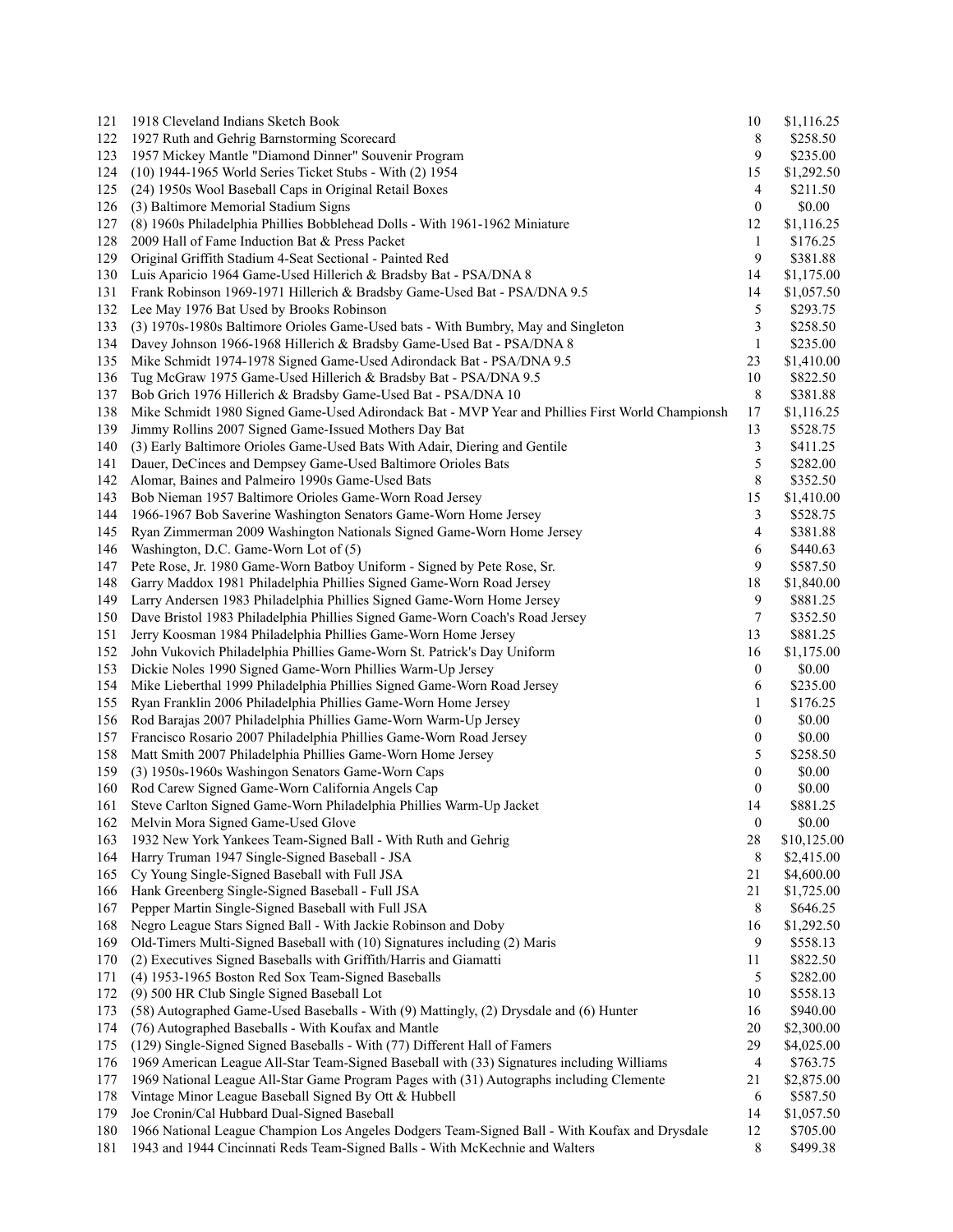| 182 | (2) 1963 New York Yankees Team-Signed Baseballs                                                                    | 3                | \$258.50                 |
|-----|--------------------------------------------------------------------------------------------------------------------|------------------|--------------------------|
| 183 | (3) Team-/Multi-Signed Baseballs with 1960 Boston Red Sox                                                          | 9                | \$282.00                 |
| 184 | (6) Multi-/Team-Signed Baseballs with 1949 Boston Braves                                                           | 2                | \$246.75                 |
| 185 | (12) Willie Mays Single-Signed Baseballs                                                                           | 8                | \$881.25                 |
| 186 | 1930s Autograph Sheet With (49) Cut Signatures - Including (22) Hall of Famers                                     | 4                | \$4,600.00               |
| 187 | 1948 Babe Ruth Signed Note From Young Fan                                                                          | 11               | \$2,300.00               |
| 188 | 1948 Bowman Baseball Complete Set of (48) Cards with (37) Signed                                                   | 15               | \$1,292.50               |
| 189 | 1951 Topps Red Backs Complete Set of (52) Cards with (41) Signed                                                   | 17               | \$1,057.50               |
| 190 | 1919 Chicago White Sox Payroll Check Signed by Comiskey and Lefty Williams - PSA 10                                | 10               | \$9,562.50               |
| 191 | Hack Wilson 1948 Signed Elks Application - Possibly his Last Documented Signature                                  | 15               | \$1,292.50               |
| 192 | 1965-1966 Roberto Clemente Signed Puerto Rican League Contract                                                     | 12               | \$3,162.50               |
| 193 | Babe Ruth Signed Bank Check - PSA/DNA                                                                              | 18               | \$3,450.00               |
| 194 | Ty Cobb Signed Letter - On Cobb's Personal Stationery                                                              | 10               | \$822.50                 |
| 195 | Signed Baseball Flats Lot - With DiMaggio and Contract Signed by Doerr and Collins                                 | 22               | \$2,415.00               |
| 196 | (8) Baseball Multi-/Single-Signed Pieces with 500 HR and Triple Crown                                              | 17               | \$1,410.00               |
| 197 | (22) Autographed Baseball Items - With DiMaggio, Mantle and Koufax                                                 | 16               | \$998.75                 |
| 198 | Baseball Autograph and Card Balance of Collection - With (2) Maris and T. Williams                                 | 13               | \$1,057.50               |
| 199 | Baseball Autographed Hats and Flats Lot - With Mantle and Mays                                                     | 15               | \$2,070.00               |
| 200 | (83) Baseball Multi-/Single-Signed Items with Baltimore Emphasis                                                   | 22               | \$587.50                 |
| 201 | Jackie Robinson Autographed Yellow Hall of Fame Plaque Postcard                                                    | 6                | \$881.25                 |
| 202 | (9) 1976 Shakey's Pizza Autographed Cards--All PSA/DNA with Paige                                                  | 13               | \$881.25                 |
| 203 | Brooklyn Dodgers/Ebbets Field Multi-Signed 16x20 Photograph with (48) Signatures                                   | $\,8\,$          | \$558.13                 |
| 204 | (25) New York Yankees Signed 16x20 Photographs                                                                     | 3                | \$352.50                 |
| 205 | (5) 1999 Hall of Fame Induction (Ron Lewis) Prints Signed by Inductees                                             | 7                | \$282.00                 |
| 206 | (3) Autographed DiMaggio & Mantle Items with (2) Balls                                                             | 13               | \$940.00                 |
| 207 | (15) Signed/Certified Game-Used Baseball Items with Mickey Mantle                                                  | 8                | \$352.50                 |
| 208 | Albert Pujols UDA Signed Bat & Ball                                                                                | 8                | \$998.75                 |
| 209 | (4) 1935 National Chicle PSA Graded Singles with Masterson                                                         | 20               |                          |
| 210 |                                                                                                                    | 8                | \$1,175.00<br>\$1,410.00 |
|     | (14) 1935 National Chicle Football Singles with (4) High Numbers<br>(5) 1959 Bazooka Football Singles with Gifford | 11               | \$822.50                 |
| 211 |                                                                                                                    |                  |                          |
| 212 | 1959 Topps Football Complete Set of (176) Cards                                                                    | 18               | \$528.75                 |
| 213 | 1935 National Chicle #7 Ken Strong SGC 84                                                                          | 8                | \$470.00                 |
| 214 | (63) 1951 Bowman Football Singles - With (12) Hall of Famers                                                       | 14               | \$1,057.50               |
| 215 | 1953 Bowman Football Complete Set (96)                                                                             | 27               | \$1,840.00               |
| 216 | 1962 Fleer Football Complete Set with (88) Cards--Sharp                                                            | 20               | \$1,495.00               |
| 217 | (28) 1964 Kahn's Wieners Football Singles                                                                          | 18               | \$822.50                 |
| 218 | 1977 Topps Football Unopened Wax Box                                                                               | 11               | \$646.25                 |
| 219 | (4) 1964-1971 Philadelphia Gum and Topps Football Complete Sets                                                    | 12               | \$998.75                 |
| 220 | (1150+) 1968-1972 Topps Football Singles with High Numbers-Sharp                                                   | 31               | \$2,760.00               |
| 221 | (22) 1976-1992 Topps & Score Football Complete Sets                                                                | 6                | \$822.50                 |
| 222 | (18) 1981-1993 Topps Football Wax Boxes with 1989 Score                                                            | 17               | \$1,725.00               |
| 223 | Full-Size Heisman Replica Trophy With (29) Signatures - Including Hornung, Campbell and Sanders                    | 13               | \$14,300.00              |
| 224 | Nile Kinnick 1940 Signed Banquet Program                                                                           | 12               | \$6,187.50               |
| 225 | Dan Reeves Signed 1942 Cleveland Rams Contract                                                                     | 8                | \$763.75                 |
| 226 | Bill Hewitt/Bert Bell Signed Check-BGS/JSA                                                                         | 16               | \$881.25                 |
| 227 | (2) Bill Hewitt/Bert Bell Signed Checks-Both BGS/JSA                                                               | 16               | \$1,292.50               |
| 228 | (662) 1937-1940 Near Complete Run of Philadelphia Eagles Signed Player Payroll Checks                              | 29               | \$6,750.00               |
| 229 | 1998 Ron Mix Hall of Fame Football Platinum Signature Series Complete Set of (116) Autographs                      | 8                | \$1,725.00               |
| 230 | 1933 Philadelphia Eagles First Game Ever Program                                                                   | 22               | \$2,760.00               |
| 231 | 1959 World Champion Baltimore Colts Team-Signed Football - With Unitas and Lipscomb                                | 19               | \$2,875.00               |
| 232 | (2) 1962 Team Signed Footballs, Notre Dame & Ohio State                                                            | 9                | \$528.75                 |
| 233 | 1965 Green Bay Packers Team-Signed Football with (48) Signatures                                                   | $10\,$           | \$940.00                 |
| 234 | 1950s Gibbs-Connor Baltimore Colts Porcelain Bank                                                                  | 5                | \$470.00                 |
| 235 | 1950s Gibbs-Connor Philadelphia Eagles Porcelain Bank                                                              | 3                | \$411.25                 |
| 236 | 1950s Gibbs-Connor Pittsburgh Steelers Porcelain Bank                                                              | 3                | \$381.88                 |
| 237 | 1950s Gibbs-Connor Washington Redskins Porcelain Bank                                                              | 5                | \$822.50                 |
| 238 | 1937-1945 Washington Redskins Marching Band Headdress                                                              | 11               | \$381.88                 |
| 239 | Mark Moseley 1980s Game-Worn Washington Redskins Jersey                                                            | 15               | \$646.25                 |
| 240 | Joe Gibbs 1982-1991 Washington Redskins Sideline Jacket                                                            | 6                | \$282.00                 |
| 241 | (3) 2000s Washington Redskins Game-Worn Jerseys                                                                    | $\boldsymbol{0}$ | \$0.00                   |
| 242 | Len Bias 1985-86 University of Maryland Game-Worn Warm-Up Jacket                                                   | $\boldsymbol{0}$ | \$0.00                   |
|     |                                                                                                                    |                  |                          |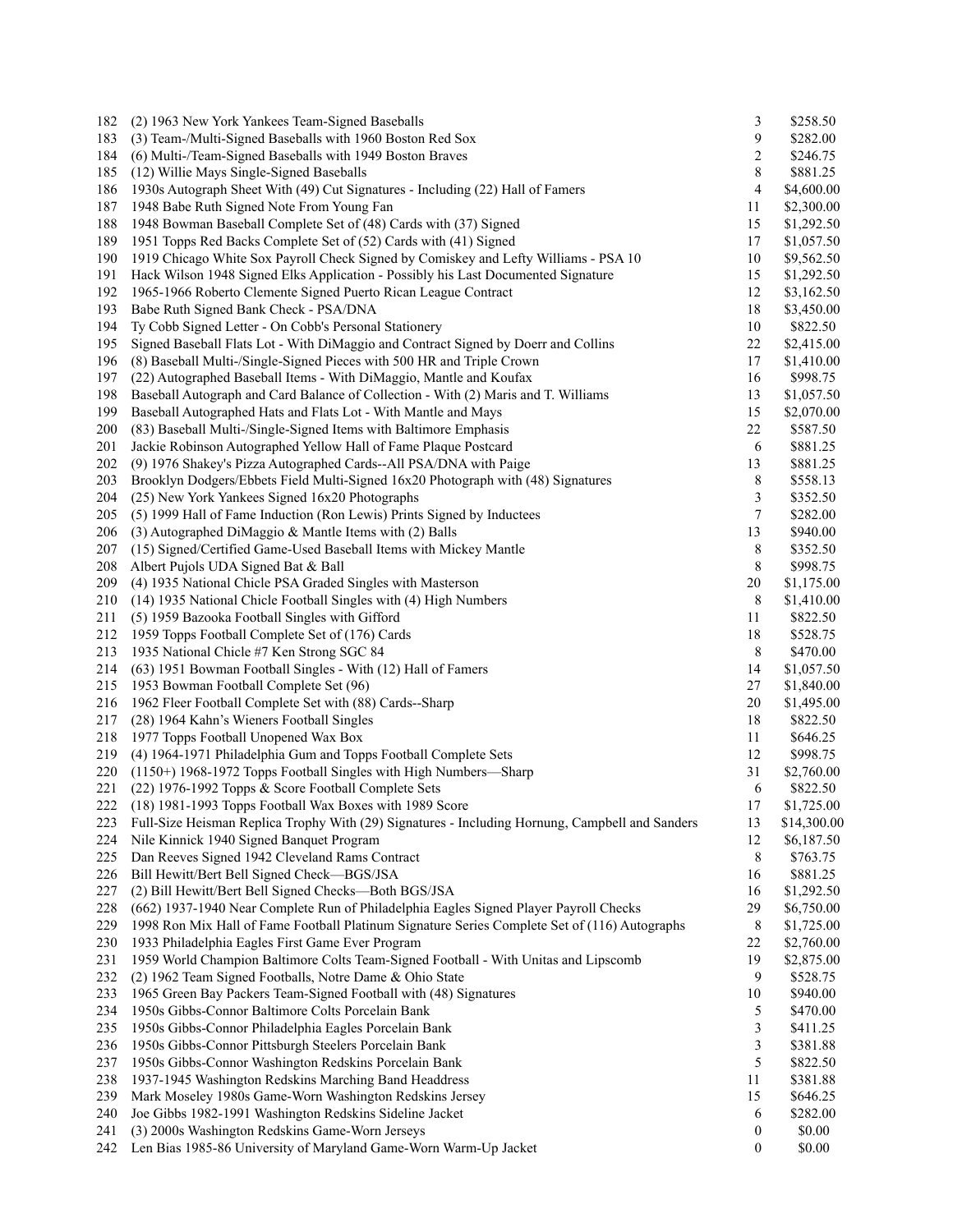| 243        | Maryland NCAA Champs Lot of (3) with 2002 Signed Ball                                            | 5                | \$381.88                 |
|------------|--------------------------------------------------------------------------------------------------|------------------|--------------------------|
| 244        | 1952-53 Minneapolis Lakers Team-Signed Championship Program with (10) Autographs including Mikan | 8                | \$1,610.00               |
| 245        | 1986-87 thru 1988-89 Fleer Basketball Complete Sets (3)                                          | 16               | \$1,410.00               |
| 246        | (2) 1977-1981 Topps Basketball Wax Boxes with Loose Packs—Includes 1980-81 Full Box              | 18               | \$1,725.00               |
| 247        | Mitch Richmond 1999-2000 Washington Wizards Game-Worn Home Jersey                                | $\mathbf{1}$     | \$235.00                 |
| 248        | Allen Iverson 2001-02 Philadelphia 76ers Game-Worn Home Jersey                                   | 6                | \$587.50                 |
| 249        | 1972-73 Topps Basketball Uncut Sheet with Chamberlain & Maravich                                 | 22               | \$1,292.50               |
| 250        | (3) LeBron James Signed Books—All UDA                                                            | 13               | \$440.63                 |
| 251        | (3) UDA Basketball Signed Displays with (2) Jordan and Abdul-Jabbar                              | 10               | \$1,057.50               |
| 252        | (15) Dwyane Wade Single-Signed Jerseys                                                           | 15               | \$1,292.50               |
| 253        | (18) Dwyane Wade Autographed Basketballs, Photos and Jerseys                                     | 14               | \$1,116.25               |
| 254        | 1950s-1960s Philadelphia 76ers Program and Ticket Lot                                            | 14               | \$998.75                 |
|            |                                                                                                  | 14               | \$940.00                 |
| 255        | 1911 T9 Turkey Red Cabinet - Knock-Out Brown - PSA 5                                             |                  |                          |
| 256        | 1911 T9 Turkey Red Cabinet - Johnny Coulon - PSA 4                                               | 14               | \$822.50                 |
| 257        | 1911 T9 Turkey Red Cabinet - Jimmie Gardner - PSA 4                                              | 13               | \$705.00                 |
| 258        | 1911 T9 Turkey Red Cabinet - James Jeffries - PSA 4                                              | 9                | \$411.25                 |
| 259        | 1911 T9 Turkey Red Cabinet - Al Kaufman - PSA 4                                                  | 13               | \$763.75                 |
| 260        | 1911 T9 Turkey Red Cabinet - Stanley Ketchel - PSA 5                                             | 17               | \$998.75                 |
| 261        | 1911 T9 Turkey Red Cabinet - Harry Lewis - PSA 5                                                 | 17               | \$1,057.50               |
| 262        | 1911 T9 Turkey Red Cabinet - Owen Moran - PSA 4                                                  | 13               | \$763.75                 |
| 263        | 1911 T9 Turkey Red Cabinet - Wm. Papke - PSA 4                                                   | 12               | \$763.75                 |
| 264        | (20) Different Boxing Signed 16x20 Photographs                                                   | 7                | \$381.88                 |
| 265        | 1996 U.S. Amateur Golf Flag Signed by Tiger Woods                                                | $\boldsymbol{7}$ | \$499.38                 |
| 266        | Pre-1999 Masters Golf Flag Signed by Tiger Woods                                                 | 5                | \$411.25                 |
| 267        | 1999 PGA Championship Flag Signed by Tiger Woods                                                 | 13               | \$822.50                 |
| 268        | 2000 PGA Championship Flag Signed by Tiger Woods                                                 | 10               | \$558.13                 |
| 269        | Western Open Golf Flag Signed by Tiger Woods                                                     | 3                | \$352.50                 |
| 270        | Canadian Open Golf Flag Signed by Tiger Woods                                                    | 5                | \$411.25                 |
| 271        | 2000 U.S. Open Flag Signed by Tiger Woods                                                        | 29               | \$2,760.00               |
| 272        | 1991 U.S. Open Golf Flag Signed by Payne Stewart                                                 | 13               | \$411.25                 |
| 273        | 1999 U.S. Open Golf Flag Signed by Payne Stewart                                                 | 6                | \$440.63                 |
| 274        | Pre-1999 Masters Golf Flag Signed by Tom Watson                                                  | 15               | \$881.25                 |
| 275        | 1997 Masters Golf Flag Signed by Jack Nicklaus                                                   | 10               | \$558.13                 |
| 276        | 1997 Masters Golf Flag Signed by Arnold Palmer                                                   | 7                | \$499.38                 |
| 277        | (4) PGA Championship Single-Signed Golf Flags - All Champions                                    | 9                | \$587.50                 |
|            |                                                                                                  |                  |                          |
| 278        | (10) LPGA Signed Flags With (6) Single-Signed Including Lopez                                    | $\mathbf{1}$     | \$235.00                 |
| 279        | (10) 1989-2001 U.S. Open Signed Golf Flags - All Champions                                       | 7                | \$763.75                 |
| 280        | (10) Single-Signed Masters Golf Flags - All Champions                                            | 12               | \$998.75                 |
| 281        | (11) Autographed Golf Flags - With Mickelson and Trevino                                         | 5                | \$411.25                 |
| 282        | (15) Signed 1997 Masters Golf Flags - All Champions                                              | 19               | \$2,415.00               |
| 283        | (67) 1948-1949 Bowman & Leaf Baseball/Football Singles with Robinson and Williams                | 19               | \$2,070.00               |
| 284        | (54) 1960-63 Topps/Fleer Football & Basketball Stars                                             | 17               | \$1,410.00               |
| 285        | Eclectic Multi-Sport Card Collection of (7) - With 1974 Topps Factory Set                        | 16               | \$1,292.50               |
| 286        | (3200+) 1950-1975 Multi-Sport Singles with Display Boxes                                         | $27\,$           | \$3,162.50               |
| 287        | (670+) 1987-1994 Multi-Sport Unopened Wax Box Lot                                                | 15               | \$1,725.00               |
| 288        | (2700+) 1973-2003 Multi-Sport Sets and Singles Collection                                        | 8                | \$998.75                 |
| 289        | (35) 1987-1994 Multi-Sport Better Wax Box Lot with 1992 Stadium Club High Series                 | 12               | \$1,057.50               |
| 290        | (10000+) 1970s-1981 Multi-Sport Card Collection with Many Stars-Sharp                            | $\overline{4}$   | \$1,292.50               |
| 291        | (10) Multi-Sport Autographed UDA/Steiner Items with Ali & Jordan                                 | 17               | \$1,955.00               |
| 292        | (14) Multi-Sport Autographed Treasure Chest with Gretzky & Marino                                | 13               | \$1,410.00               |
| 293        | Multi-Sport Autograph Collection - With Unitas, Arcaro and Abdul Jabbar                          | 20               | \$2,070.00               |
| 294        | Multi-Sport Autograph Lot of (20) with Ted Williams                                              | 6                | \$293.75                 |
| 295        | Basketball/Football Autographed Lot of (23) - With Shaq, Jabbar and Gorbachev                    | 6                | \$440.63                 |
| 296        | (25) Autographed Books with Celebrities and Sports                                               | 12               | \$528.75                 |
|            |                                                                                                  |                  |                          |
| 297<br>298 | Multi-Sport Autograph Balance of Collection - With Favre, Montana and Musial                     | 17<br>9          | \$1,840.00<br>\$1,292.50 |
|            | (50) Interesting Multi-Sport Autographed Lot with (5) Kobe                                       |                  |                          |
| 299        | (58) Multi-Sport Autographed Flats Collection - Loaded                                           | 19               | \$1,610.00               |
| 300        | Unique Grouping of Muhammad Ali and Wilt Chamberlain Items with Autos                            | 17               | \$1,292.50               |
| 301        | Washington Senators and Redskins Lot - (18) Items                                                | 5                | \$558.13                 |
| 302        | Baseball and Football Program/Yearbook Lot                                                       | 17               | \$881.25                 |
| 303        | (17) 1941-1966 Multi-Sport Shoebox & Autograph Collection with Mantle                            | 19               | \$1,292.50               |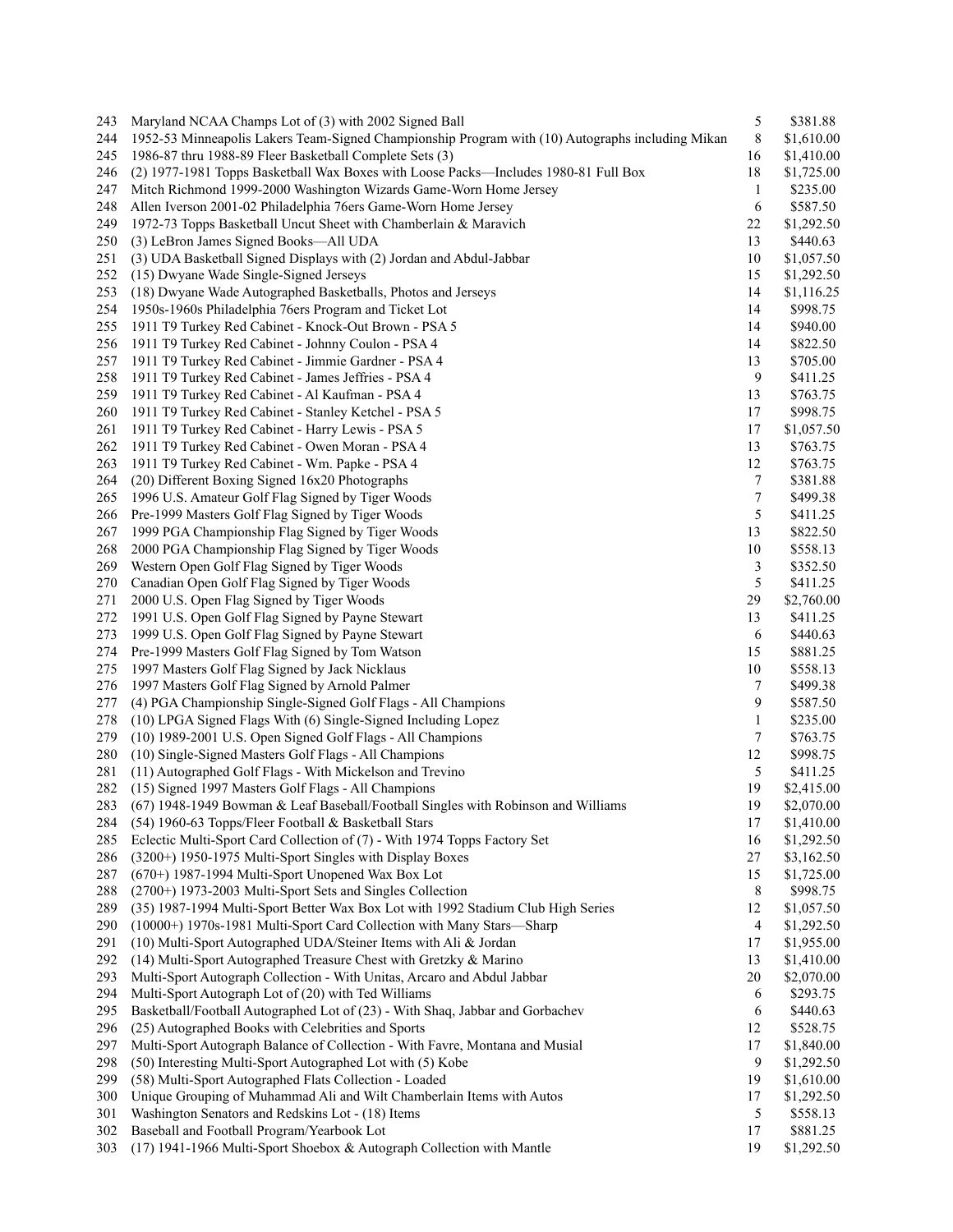| 304 | (580+) 1952-1960 Multi/Non-Sport Singles & Set Collection                                  | 18                      | \$1,057.50 |
|-----|--------------------------------------------------------------------------------------------|-------------------------|------------|
| 305 | (290+) 1960s-1970s Baseball Treasure Chest with Oddball Sets                               | 17                      | \$822.50   |
| 306 | (97) 1914-2009 Baltimore Orioles Treasure Chest with Vintage Oddball Cards and Autographs  | 5                       | \$470.00   |
| 307 | Sports & Americana Treasure Chest with $(150+)$ Items                                      | $\overline{7}$          | \$528.75   |
| 308 | (2400+) 1880s-2000s Multi-Sport Treasure Chest with Incredible Array of Items              | 10                      | \$1,725.00 |
| 309 | Interesting Treasure Chest with (400+) Baseball/Non-Sport Cards & Vintage Children's Books | 9                       | \$646.25   |
| 310 | $(185,000+)$ 1970s-2000s Sports Cards plus $(425+)$ Sets with $(2)$ 1982 Topps Traded      | 13                      | \$1,292.50 |
| 311 | (319) 1909-11 T59 Flags of All Nations Singles                                             | 3                       | \$258.50   |
| 312 | (28) 1956 Topps U.S. Presidents PSA Graded Singles                                         | 25                      | \$1,725.00 |
| 313 | 1966 Topps "Superman in the Jungle" Progressive Wrapper Proof Set                          | 11                      | \$705.00   |
| 314 | (2) 1977 Topps Star Wars Series 3 & 5 Wax Boxes-Both GAI 9.5                               | 13                      | \$323.13   |
| 315 | 1959 Fleer Three Stooges Partial Set (52/96) - With #64 Checklist                          | 30                      | \$2,300.00 |
| 316 | 1962 Topps Mars Attacks Complete Set with (46) Graded including PSA 4 Checklist            | $22\,$                  | \$2,530.00 |
| 317 | 1965 Fleer Hogan's Heroes Complete Set of (66) Cards with (19) PSA                         | 7                       | \$763.75   |
| 318 | 1966 Topps Get Smart Complete Set of (66) Cards--#2 on PSA Registry                        | 7                       | \$1,292.50 |
|     |                                                                                            |                         |            |
| 319 | 1940 Gum Inc. Lone Ranger Low Series Set of (36) Cards                                     | 25                      | \$4,025.00 |
| 320 | 1956 Davy Crockett Complete Green Back Set of (80) - With (41) Graded                      | 14                      | \$763.75   |
| 321 | 1965 Topps Push-Pull Near Set of (31/36)                                                   | 8                       | \$352.50   |
| 322 | 1969 Topps Man on the Moon Unopened 23-Pack Wax Box                                        | 12                      | \$646.25   |
| 323 | 1960s-1980s Topps Wacky Packages Proofs and Posters                                        | 6                       | \$176.25   |
| 324 | 1986 Topps Giants "Garbage Pail Kids" Uncut Sheet                                          | 3                       | \$141.00   |
| 325 | 1815 Presidential Promotion Document Signed by Madison and Monroe                          | $\mathbf{9}$            | \$3,737.50 |
| 326 | George A. Custer Cut Signature With Framed Photograph                                      | 12                      | \$2,645.00 |
| 327 | (3) Interesting Vintage Presidential Items                                                 | $\mathbf{1}$            | \$235.00   |
| 328 | (195+) Interesting 1880s-Present Autographed Americana Collection with Taft and Sinatra    | 21                      | \$2,875.00 |
| 329 | Huge Peanuts Memorabilia Collection                                                        | $\mathbf{1}$            | \$352.50   |
| 330 | 1930s-60s Antique Woman's Gold Watch Lot of (18)                                           | $10\,$                  | \$881.25   |
| 331 | (58) Celebrity Autographed Flats                                                           | 10                      | \$558.13   |
| 332 | Michael Jackson Signed "Thriller" Album Cover                                              | 12                      | \$1,057.50 |
| 333 | 1887 N72 Old Judge (Brown's Champions) Nat Hudson SGC 20                                   | 11                      | \$293.75   |
| 334 | 1910 Toledo Mud Hens Postcards with McCarthy-SGC 10                                        | $\mathbf{1}$            | \$117.50   |
| 335 | 1910 E96 Philadelphia Caramel Mordecai Brown SGC 40                                        | 8                       | \$470.00   |
| 336 | 1909-11 T206 Shag Shaughnessy Southern Leaguer (Hindu Back)-SGC 10                         | 15                      | \$499.38   |
| 337 | 1928 Shonen Kulubu Babe Ruth Postcard-SGC 40                                               | 8                       | \$258.50   |
| 338 | 1933 Sport Kings Gum #35 Knute Rockne SGC 50                                               | 8                       | \$440.63   |
| 339 | 1947 Bond Bread Jackie Robinson (Leaping, No Scoreboard)—SGC 40                            | 26                      | \$2,875.00 |
| 340 | 1952 Topps #312 Jackie Robinson PSA 4                                                      | 22                      | \$998.75   |
| 341 | 1960 Leaf Baseball Series 2 Wax Pack-GAI 8.5                                               | $\boldsymbol{0}$        | \$0.00     |
| 342 | 1967 Topps Emblem Test Issue Pack--GAI 7                                                   | $\overline{\mathbf{c}}$ | \$188.00   |
| 343 | 1911 Original Illustration of Danny Murphy                                                 | $\mathfrak{Z}$          | \$141.00   |
| 344 | Late-1910s Joe Jackson Mini Decal Bat                                                      | 3                       | \$199.75   |
| 345 | 1915 Philadelphia Phillies Testimonial Dinner Menu                                         | 13                      | \$705.00   |
| 346 | Lou Gehrig/Blondy Ryan 1935 Original News Service Photograph                               | $\boldsymbol{0}$        | \$0.00     |
| 347 | (4) 1967 Topps "Who Am I?" - With PSA Ruth, Mantle and Koufax                              | 15                      | \$528.75   |
| 348 | (20) 1961 Topps Baseball All-Stars-All High Numbers                                        | 17                      | \$587.50   |
|     |                                                                                            |                         |            |
| 349 | (20) 1980-1994 Perez-Steele Hall of Fame Postcard & Greatest Moments Complete Sets         | 14                      | \$705.00   |
| 350 | Important Philadelphia Phillies Veterans Stadium Dugout Lineup Cards                       | 6                       | \$381.88   |
| 351 | 2000 Upper Deck New York Yankees Master Collection Set                                     | 15                      | \$822.50   |
| 352 | 1950 Brooklyn Dodgers Team-Signed Baseball with (24) Signatures                            | 12                      | \$470.00   |
| 353 | 1965 Boston Red Sox Team-Signed Baseball with (25) Signatures                              | 7                       | \$223.25   |
| 354 | 1993 Triple A All-Star Game Signed Baseball                                                | $\mathbf{1}$            | \$117.50   |
| 355 | Mickey Mantle Autographed Framed Display - JSA                                             | 4                       | \$352.50   |
| 356 | 1989 Marriott Mantle and Mays Signed Prints                                                | 8                       | \$470.00   |
| 357 | (2) Signed Postcards - With Jackie Robinson                                                | 12                      | \$411.25   |
| 358 | Limited Edition (136/250) Signed Baseball Lithograph With Mays and T. Williams             | 7                       | \$411.25   |
| 359 | (378) Signed Baseball Index Cards with (76) Hall of Famers & Bunning Newspaper             | 14                      | \$646.25   |
| 360 | 1933 Sport Kings #6 Jim Thorpe & 1935 National Chicle #9 Knute Rockne—Both PSA             | 13                      | \$881.25   |
| 361 | 1952 Look Magazine All-Americans Signed Football - With (2) Heisman Winners                | $\boldsymbol{0}$        | \$0.00     |
| 362 | Super Bowl V Program & Ticket Stub                                                         | 12                      | \$381.88   |
| 363 | 1965 Baltimore Colts Team-Signed Ball - With Unitas, Parker and Mackey                     | 8                       | \$411.25   |
| 364 | 1968 New York Jets Team-Signed Helmet                                                      | 13                      | \$881.25   |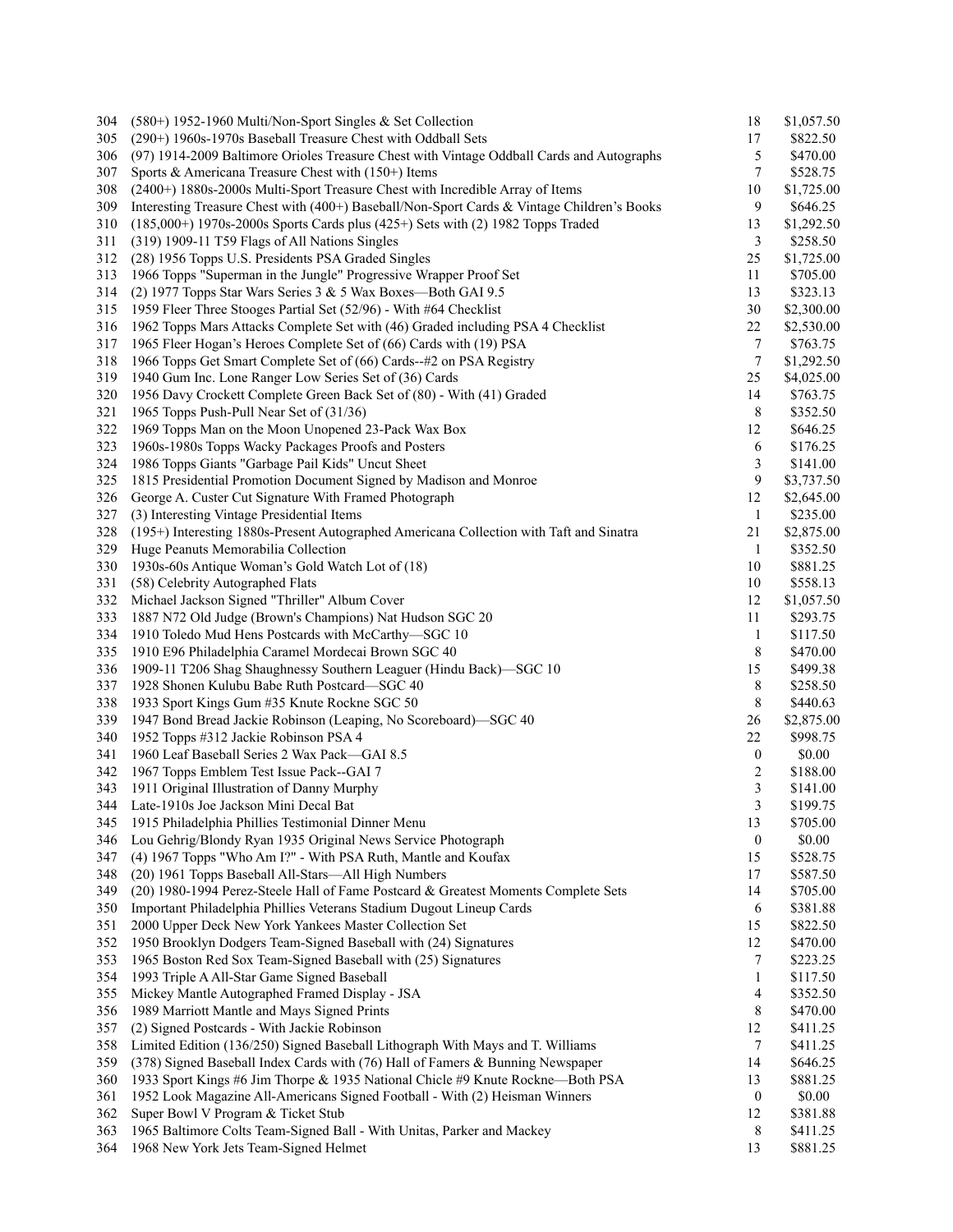| 365 | (9) 1963-1964 Baseball & Football PSA Graded Star Cards                                                                               | 10               | \$646.25    |
|-----|---------------------------------------------------------------------------------------------------------------------------------------|------------------|-------------|
| 366 | 1993 Topps Stadium Club Baseball & Basketball "First Day Issue" Singles                                                               | 13               | \$270.25    |
| 367 | 1995 Signature Series "1980 Miracle On Ice" Set with (43) Autos                                                                       | 9                | \$211.50    |
| 368 | Theo Ratliff 1999-2000 Signed Game-Worn Philadelphia 76ers Home Jersey                                                                | 2                | \$199.75    |
| 369 | Dikembe Mutombo 2001-2002 Philadelphia 76ers Game-Worn Home Jersey                                                                    | $\overline{c}$   | \$188.00    |
| 370 | 1951 and 1953 Sport Magazine Bound Volume Sets                                                                                        | $\mathfrak{Z}$   | \$199.75    |
| 371 | John Morrisey Cut Signature Display - Rare Boxing Hall of Famer                                                                       | 8                | \$499.38    |
| 372 | Original Artwork Signed by Chris Paul and the Artist                                                                                  | 3                | \$211.50    |
| 373 | 1933 Sport Kings High-Number #27 Roscoe Turner - SGC 84                                                                               | $\boldsymbol{7}$ | \$282.00    |
| 374 | (5) 1950 Lone Ranger Panels - All PSA                                                                                                 | 3                | \$199.75    |
| 375 | (217) Early Tobacco Non-Sports Singles & Sets with Hollywood Collectibles                                                             | 6                | \$293.75    |
| 376 | (77) Hollywood/Celebrity Autographed 8x10 Photographs                                                                                 | 7                | \$323.13    |
| 377 | Framed "Scarface" Al Pacino Autographed Display - PSA/DNA                                                                             | $\mathbf{1}$     | \$293.75    |
| 378 | 1983 Washington Redskins NFC Championship Ladies Ring Given by Joe Theismann to Cathy Lee Crosb                                       | 0                | \$0.00      |
|     |                                                                                                                                       |                  |             |
| 379 | Shaquille O'Neal Signed Shoes and Basketball Given Personally to Cathy Lee Crosby                                                     | 0                | \$0.00      |
| 380 | 1887 Old Judge N172 Connie Mack - SGC 30                                                                                              | 21               | \$2,300.00  |
| 381 | 1887 N172 Old Judge Tim Keefe SGC Authentic                                                                                           | 1                | \$293.75    |
| 382 | 1888 Allen & Ginter N29 William "Buck" Ewing - SGC 30                                                                                 | 12               | \$763.75    |
| 383 | (3) 1887 N284 Buchner Gold Coin PSA 5 & 6 Graded Singles                                                                              | 22               | \$2,645.00  |
| 384 | (8) 1887 N172 Old Judge SGC Graded Singles with Sunday                                                                                | 19               | \$1,292.50  |
| 385 | (10) 1893-1938 Baseball Type Cards with Cobb                                                                                          | 13               | \$998.75    |
| 386 | (12) 1909-10 E97 Briggs Lozenge Graded Cards                                                                                          | 14               | \$1,495.00  |
| 387 | 1910 E125 American Caramel Die-Cuts Tris Speaker-SGC Authentic                                                                        | 7                | \$763.75    |
| 388 | 1910 E125 American Caramel Die-Cuts Babe Adams (Arms at Side)-                                                                        | $\mathbf{1}$     | \$293.75    |
| 389 | 1910 E125 American Caramel Die-Cuts Al Bridwell (Fielding)-SGC Authentic                                                              | $\mathbf{1}$     | \$293.75    |
| 390 | 1910 E125 American Caramel Die-Cuts John Flynn (Running)—SGC 40                                                                       | 12               | \$646.25    |
| 391 | 1910 E125 American Caramel Die-Cuts Cy Seymour (Fielding)-SGC Authentic                                                               | 0                | \$0.00      |
| 392 | 1910 E125 American Caramel Die-Cuts Owen Wilson (Throwing)-SGC Authentic                                                              | 3                | \$352.50    |
| 393 | 1910 E125 American Caramel Die-Cuts Hooks Wiltse (Throwing)-SGC Authentic                                                             | 6                | \$440.63    |
| 394 | 1910-12 Plow Boy Lew Richie SGC 10                                                                                                    | 3                | \$528.75    |
| 395 | (18) 1909-1911 Caramel "E" Type Card Potpourri-All Graded                                                                             | 12               | \$1,292.50  |
| 396 | (10) 1911 T205 Gold Border Singles with (3) Hall of Famers/Minor Leaguers                                                             | 8                | \$499.38    |
| 397 | 1909 T206 Piedmont Bill Bradley with Cobb Image on Reverse–SGC 10                                                                     | 7                | \$352.50    |
| 398 | (26) 1909-11 T206 White Border SGC Graded Singles—All with Tough Backs including Broad Leaf & Le                                      | 22               | \$2,415.00  |
| 399 | 1895 N300 Mayo's Cut Plug John Ward "Retired" SGC 20                                                                                  | 15               | \$940.00    |
| 400 | 1909-1911 T206 Johnny Evers (with Bat, Chicago Shirt) with Carolina Brights Back—PSA 5                                                | 14               | \$1,292.50  |
| 401 | 1912 T207 Brown Background Joseph Benz SP with Anonymous Back-SGC 80                                                                  | 11               | \$1,610.00  |
| 402 |                                                                                                                                       | 9                | \$411.25    |
|     | 1912 T207 Brown Background Charles Herzog SP with Red Cycle Back-SGC 60<br>(2) 1921 E253 Oxford Confectionery Hall of Famers-Both SGC |                  | \$293.75    |
| 403 |                                                                                                                                       | 1                |             |
| 404 | (32) 1933 Goudey Baseball Singles with (14) Hall of Famers & (15) Graded                                                              | 22               | \$1,057.50  |
| 405 | (6) 1912 T207 Brown Background SGC 70-80 Graded Cards                                                                                 | 17               | \$2,185.00  |
| 406 | 1927 Honey Boy #14 Babe Ruth SGC 50                                                                                                   | 21               | \$4,312.50  |
| 407 | 1930s Allied Printing Willie Rowe Negro League Ad Card - SGC 50                                                                       | 3                | \$352.50    |
| 408 | 1941 Play Ball #72 Lefty Gomez GAI 8                                                                                                  | 5                | \$528.75    |
| 409 | (46) 1952 Topps Baseball High Numbers with SGC Mantle, Mathews and Robinson                                                           | 21               | \$10,125.00 |
| 410 | 1952 Topps #159 Saul Rogovin PSA 8.5                                                                                                  | 20               | \$411.25    |
| 411 | (7) 1950-1957 Yankees & Dodgers Cards with (6) PSA                                                                                    | 14               | \$940.00    |
| 412 | 1955 Topps Baseball Near Set (200/206)                                                                                                | 24               | \$2,875.00  |
| 413 | 1955 Exhibits (Postcard Back) Near Set (43/64)                                                                                        | 19               | \$1,057.50  |
| 414 | 1957 Topps Baseball Near Set (361/407)                                                                                                | 19               | \$1,410.00  |
| 415 | 1958 Topps Baseball Near Set of (472/495) Cards                                                                                       | 20               | \$1,610.00  |
| 416 | 1960 Topps Baseball Near Set (541/572)                                                                                                | 18               | \$1,292.50  |
| 417 | 1964 Bazooka Baseball Complete Set Proof Sheet With Box                                                                               | 27               | \$3,162.50  |
| 418 | (3) 1961-1966 Topps Baseball Near/Starter Sets                                                                                        | 12               | \$1,292.50  |
| 419 | 1967 & 1968 Topps Baseball Near/Starter Sets with Extras                                                                              | $22\,$           | \$2,070.00  |
| 420 | (39) 1974-1991 Baseball Complete Sets                                                                                                 | 14               | \$1,116.25  |
| 421 | (275+) Multi-Sport Set Lot with Many Factory Issues                                                                                   | 11               | \$705.00    |
|     |                                                                                                                                       |                  |             |
| 422 | (4) 1887 N690 Kalamazoo Bats Singles with Irwin/Maul                                                                                  | 17               | \$2,300.00  |
| 423 | (4) 1899-00 Sporting News Supplements-All Street Clothes                                                                              | 3                | \$528.75    |
| 424 | (111) 1887-1910s Tobacco/Type Card Grab Bag with (5) Old Judge                                                                        | 17               | \$998.75    |
| 425 | (83) 1921-1936 Baseball Singles with Exhibits                                                                                         | 11               | \$705.00    |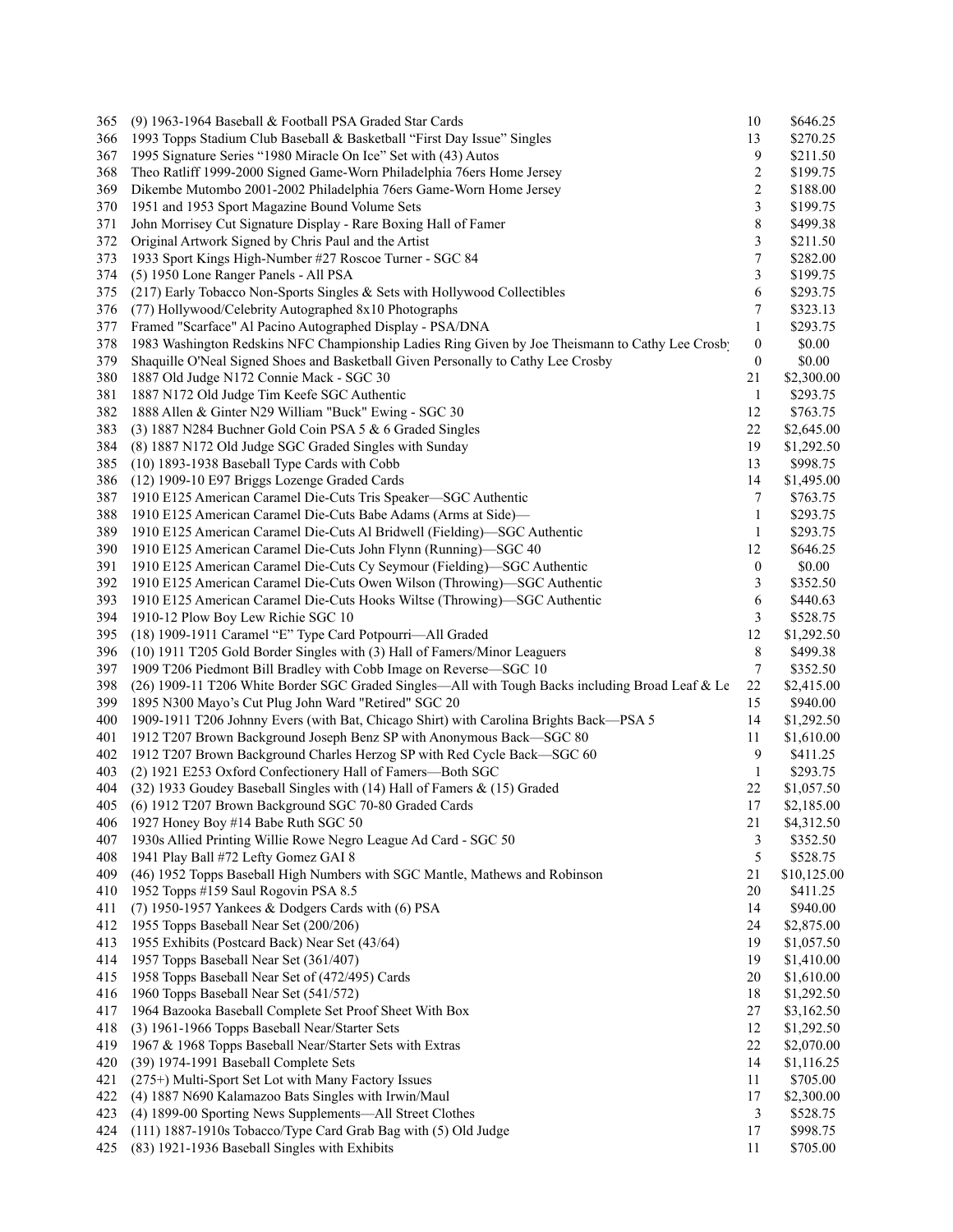| 426 | $(114)$ 1933-1941 Goudey & Play Ball Singles with $(2)$ Gehrig                                                | 29                      | \$2,875.00  |
|-----|---------------------------------------------------------------------------------------------------------------|-------------------------|-------------|
| 427 | (451) 1949-1955 Bowman Baseball Card Lot - With Many Sharp Cards                                              | 29                      | \$3,162.50  |
| 428 | 1952 Coca-Cola Tips Test Issue Willie Mays - SGC 40                                                           | 13                      | \$1,610.00  |
| 429 | 1954 Esskay Meats Clint Courtney                                                                              | 26                      | \$5,462.50  |
| 430 | 1954 Esskay Meats Lou Kretlow with Traces of Orange Trim                                                      | 13                      | \$1,292.50  |
| 431 | 1954 Esskay Meats Tom Oliver                                                                                  | 21                      | \$4,025.00  |
| 432 | 1954 Esskay Meats Eddie Waitkus                                                                               | 15                      | \$1,292.50  |
| 433 | 1955 Esskay Meats Fred Marsh                                                                                  | 13                      | \$12,100.00 |
| 434 | 1955 Esskay Meats Duane Pillette with Orange Trim                                                             | 28                      | \$11,000.00 |
| 435 | 1955 Esskay Meats Gus Triandos                                                                                | 26                      | \$10,687.50 |
| 436 | (3) 1954-1957 Topps Baseball Near/Starter Sets                                                                | 23                      | \$2,760.00  |
| 437 | (840+) 1951-1959 Topps & Bowman Baseball Singles with Partial Set                                             | 20                      | \$3,450.00  |
| 438 | 1962 & 1963 Topps Baseball Partial Sets                                                                       | 26                      | \$2,070.00  |
| 439 | (8) 1956-1968 Topps Baseball Mickey Mantle Cards                                                              | 15                      | \$1,840.00  |
| 440 | (216) 1958-1970 Topps Baseball Singles-Loaded with Stars                                                      | 20                      | \$1,840.00  |
| 441 | (571) 1957-1972 Topps Baseball High Numbers                                                                   | 11                      | \$1,057.50  |
| 442 | (4600+) 1972 & 1973 Topps Baseball Hoard with Near Set and Several High Numbers                               | 15                      | \$2,530.00  |
| 443 | (2800+) 1972-1976 Topps Baseball Singles with Near Sets                                                       | 12                      | \$1,116.25  |
| 444 | (5000+) 1960s-1970s Multi-Sport Sets & Singles Collection                                                     | 17                      | \$1,116.25  |
| 445 | (4600+) 1959-1986 Topps & Fleer Baseball Singles Hoard                                                        | 25                      | \$3,162.50  |
| 446 | 1954-1992 Topps & Bowman Baltimore Orioles Team Set Run with Additional Sets                                  | 11                      | \$940.00    |
| 447 | (2000+) 1950-Modern Baseball Shoebox Collection with Many Stars                                               | 22                      | \$1,410.00  |
| 448 |                                                                                                               | 10                      |             |
|     | (8) 1982 & 1982 Topps Traded Uncut Sheets—Each with Ripken<br>1910s "Play Ball" Notebook - With Ruth on Cover | 3                       | \$2,300.00  |
| 449 |                                                                                                               |                         | \$528.75    |
| 450 | (21) 1952-1964 Yankees World Series Ticket Stubs                                                              | 14                      | \$1,410.00  |
| 451 | (13) 1953-1969 All-Star Game Ticket Stubs - All Different                                                     | 12                      | \$822.50    |
| 452 | 1973 Yankee Stadium Renovation Proposal Workbook                                                              | 7                       | \$293.75    |
| 453 | Circa 1920s Reach Figural Baseball Trophy                                                                     | $\boldsymbol{0}$        | \$0.00      |
| 454 | 1960s Washington Senators Gateman's Jacket                                                                    | $\boldsymbol{0}$        | \$0.00      |
| 455 | Mickey Mantle Holiday Inn Ashtrays and 1962 Magazine                                                          | 7                       | \$587.50    |
| 456 | Mickey Mantle's Personal Texaco Credit Card                                                                   | 14                      | \$587.50    |
| 457 | (8) Baseball Hall of Fame Induction Retro Pins                                                                | 2                       | \$646.25    |
| 458 | (12) Hall of Fame Charms With Gold Chain                                                                      | $\boldsymbol{0}$        | \$0.00      |
| 459 | Philadelphia Area Collection with Signed & Game-Used                                                          | 15                      | \$1,610.00  |
| 460 | New York Yankees Signed and Game-Worn Lot                                                                     | 11                      | \$705.00    |
| 461 | (8) Philadelphia-Area Stadium Items with Section 700 Sign                                                     | 20                      | \$2,415.00  |
| 462 | Original Griffith Stadium 4-Seat Sectional                                                                    | 3                       | \$199.75    |
| 463 | Baseball Memorabilia Collection With Nodders and Autographs                                                   | 14                      | \$763.75    |
| 464 | Massive Philadelphia Phillies Collection, Vintage to Modern                                                   | 30                      | \$2,875.00  |
| 465 | Carl Yastrzemski 1983 Game-Used Louisville Slugger Bat - PSA/DNA 8                                            | 10                      | \$822.50    |
| 466 | Al Bumbry 1974 Hillerich & Bradsby Bat Used by Brooks Robinson                                                | 6                       | \$293.75    |
| 467 | Barber, Fernandez and Hendricks Game-Used Baltimore Orioles Bats                                              | $\overline{9}$          | \$940.00    |
| 468 | Schmidt, Bowa and Trillo Signed Game-Used Items                                                               | 10                      | \$998.75    |
| 469 | Reggie Jackson 1976 Adirondack Game-Used Bat                                                                  | 11                      | \$646.25    |
| 470 | Mike Schmidt 1985 Rawlings-Adirondack Game-Used Bat - PSA/DNA 7.5                                             | 15                      | \$940.00    |
| 471 | Cal Ripken, Jr. 1986-1989 Game-Used Batting Practice Bat                                                      | 14                      | \$499.38    |
| 472 | Eddie Murray 1986 Louisville Slugger Game-Used Bat - PSA/DNA 8                                                | 14                      | \$705.00    |
| 473 | Mike Schmidt 1986 Game-Issued All-Star Bat                                                                    | 10                      | \$646.25    |
| 474 | Bob Saverine 1963 Baltimore Orioles Game-Worn Home Jersey                                                     | 5                       | \$558.13    |
| 475 | Dallas Green Signed Game-Worn 1979 Phillies Home Jersey and Signed Cleats                                     | 7                       | \$822.50    |
| 476 | (3) 1990s Baltimore Orioles Game-Worn Jerseys - With Miller, Reboulet and Kamieniecki                         | 2                       | \$323.13    |
| 477 | Steve Carlton Signed Game-Worn Garment and Cleats Grouping                                                    | 7                       | \$940.00    |
| 478 | (3) 2005 Washington Nationals Game-Worn Caps - With Carrasco, Hernandez and Nitkowski                         | $\boldsymbol{0}$        | \$0.00      |
| 479 | Willie Crawford 1974 Los Angles Dodgers Game-Worn Postseason Road Jersey                                      | $\overline{\mathbf{c}}$ | \$323.13    |
| 480 | Dave LaRoche 1975 Cleveland Indians Game-Worn Home Alternate Jersey                                           | 9                       | \$470.00    |
| 481 | Mike Vail 1977 New York Mets Game-Worn Home Jersey                                                            | 8                       | \$440.63    |
| 482 | Bo McLaughlin 1979 Atlanta Braves Game-Worn Home Jersey                                                       | $\mathbf{1}$            | \$235.00    |
| 483 | Larry Bowa 1976 Signed Game-Worn Phillies "Pillbox" Cap                                                       | 10                      | \$646.25    |
| 484 | 1981 Philadelphia Phillies "World Champions" Game-Worn Warm-Up Jacket                                         | 20                      | \$1,116.25  |
| 485 | Babe Ruth & Lou Gehrig Dual-Signed Baseball                                                                   | 13                      | \$4,025.00  |
| 486 | 1932 World Champion New York Yankees Team-Signed Ball - With Ruth and Gehrig                                  | 16                      | \$3,737.50  |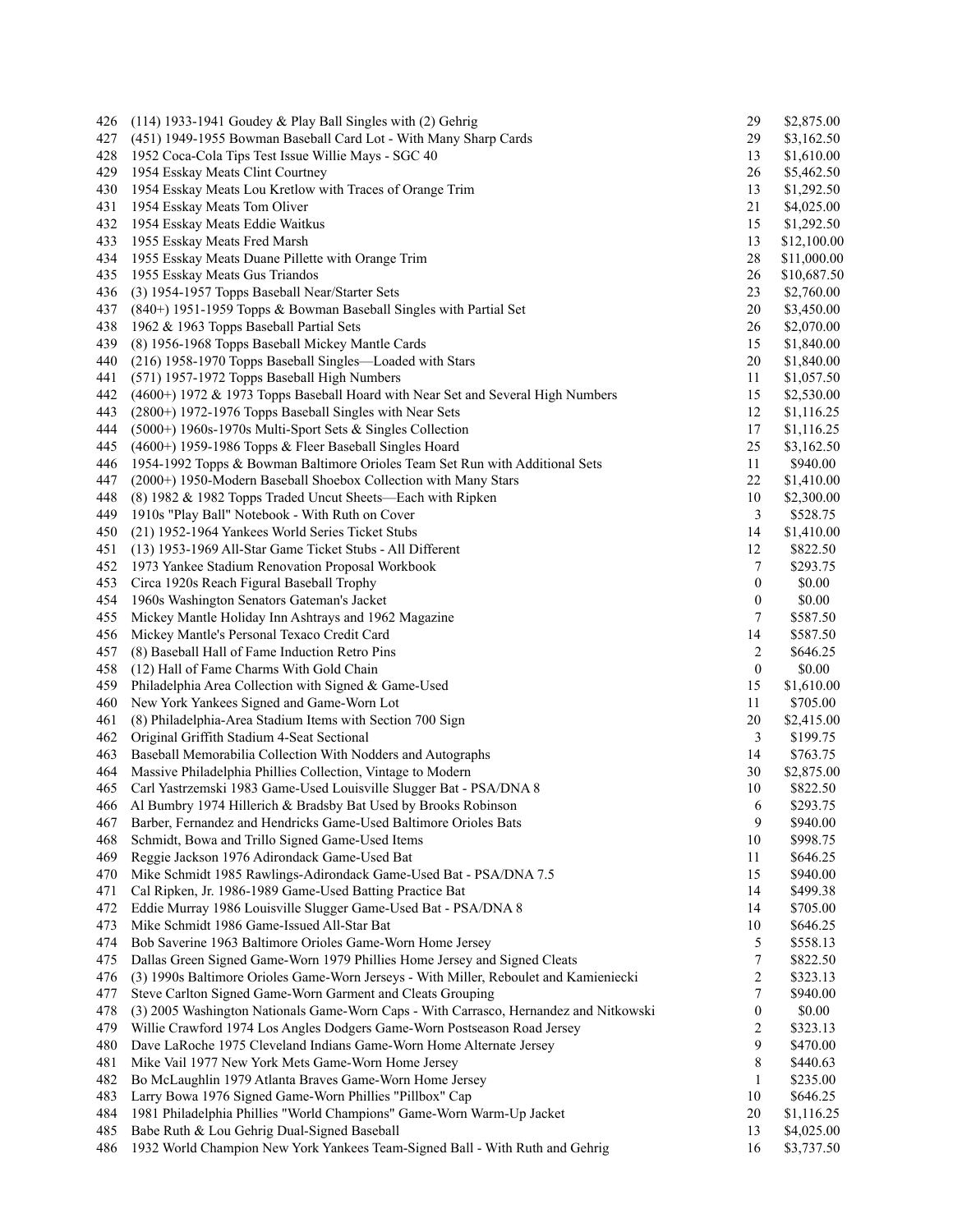| 487 | Connie Mack Single-Signed Baseball with Full PSA/DNA                                     | 14               | \$1,955.00 |
|-----|------------------------------------------------------------------------------------------|------------------|------------|
| 488 | Adolfo Luque Single-Signed Baseball with Full JSA                                        | 14               | \$2,185.00 |
| 489 | 1954 Baltimore Orioles Team-Signed Ball - Full JSA                                       | 4                | \$528.75   |
| 490 | 1975 World Champion Cincinnati Reds Team-Signed Ball With Full PSA                       | 9                | \$646.25   |
| 491 | Early-1980s Negro League Reunion Signed Ball - With Radcliffe, Day and Willard Brown     | 9                | \$1,410.00 |
| 492 | (6) 1959-1965 Boston Red Sox/New York Yankees Team-Signed Baseballs                      | 12               | \$381.88   |
| 493 | 1939 New York Giants Team-Signed Baseball with (15) Signatures                           | 25               | \$1,610.00 |
| 494 | 1953 & 1954 Boston Red Sox Team-Signed Baseballs                                         | 26               | \$1,610.00 |
| 495 | 1962 New York Yankees Team-Signed Baseball with (21) Signatures                          | 15               | \$1,175.00 |
| 496 | (3) New York Mets Announcers Single-Signed Baseballs with Nelson                         | 8                | \$440.63   |
| 497 | (6) Hank Aaron and (6) Willie Mays Signed Baseballs                                      | 16               | \$1,057.50 |
| 498 | (24) Cole Hamels Signed Baseballs with (12) Single-Signed                                | 12               | \$881.25   |
| 499 | (3) 500 HR Club Signed Lot with Mantle Multi-Signed Ball                                 | 13               | \$705.00   |
| 500 | (46) Negro League Signed Baseballs with One Multi-Signed                                 | 8                | \$499.38   |
|     |                                                                                          |                  |            |
| 501 | (76) Single-Signed Baseballs - With (19) Baines, (16) Mussina and (36) L. Smith          | 16               | \$940.00   |
| 502 | Baseball Bats and Equipment Autographed Lot                                              | 22               | \$1,840.00 |
| 503 | Joe DiMaggio Single-Signed Bat-PSA/DNA 10                                                | 12               | \$1,292.50 |
| 504 | Mel Ott Cut Signature - PSA/DNA                                                          | 10               | \$558.13   |
| 505 | (8,500+) Autographed Baseball Index Cards                                                | 21               | \$1,610.00 |
| 506 | (11) 1957-2003 Hall of Fame Autographed Baseball Cards-All PSA/DNA                       | 8                | \$499.38   |
| 507 | 1953 Bowman Black & White Complete Set (64/64) with (55) Signed                          | 16               | \$1,057.50 |
| 508 | (32) 1940s New York Yankees Original Signed Photographs and Later Cut Autographs         | 15               | \$587.50   |
| 509 | (88) Multi/Single-Signed Hall of Fame Induction 8x10 Cards                               | 17               | \$1,840.00 |
| 510 | Brooklyn Dodgers Lot With (5) Signed Items                                               | 13               | \$646.25   |
| 511 | 1966-1967 Steve Carlton Signed Puerto Rican League Contract                              | $\boldsymbol{0}$ | \$0.00     |
| 512 | 1950 Phillies "Whiz Kids" Signed Lot - With Ashburn and Roberts                          | 19               | \$1,495.00 |
| 513 | (15) Autographed Baseball Items with DiMaggio-Mostly Steiner                             | 18               | \$1,292.50 |
| 514 | (250+) Philadelphia Phillies Autographed Flats & Memorabilia Items                       | 27               | \$2,070.00 |
| 515 | (3) Mark McGwire Autographed Items                                                       | 18               | \$470.00   |
| 516 | (65) Baseball Signed Flats Collection - With Mantle, Musial and Koufax                   | 16               | \$1,175.00 |
| 517 | (9) 1935 National Chicle SGC Graded Cards with High Numbers                              | 22               | \$2,300.00 |
| 518 | 1953 Bowman Football Complete Set of (96) Cards                                          | 27               | \$2,300.00 |
| 519 | 1961 Nu-Card Football Collection with Set, Wax Box and Pennants                          | 13               | \$705.00   |
| 520 | (17) 1961 Lake-to-Lake Packers PSA Graded Singles                                        | 12               | \$705.00   |
| 521 | (6) 1935 National Chicle PSA Graded Singles                                              | 15               | \$1,610.00 |
| 522 | 1951 Topps Magic Football Complete Set (75/75)                                           | 13               | \$558.13   |
|     |                                                                                          |                  |            |
| 523 | 1961 Nu-Card Football Unopened 24-Pack Wax Box                                           | 10               | \$499.38   |
| 524 | 1961 Fleer and 1973 Topps Uncut Football Cards Sheets                                    | 18               | \$1,175.00 |
| 525 | 1969 Topps Football Uncut Sheet - With Piccolo, Csonka and Unitas                        | 32               | \$2,645.00 |
| 526 | 1986 McDonald's Football Master Set                                                      | 13               | \$998.75   |
| 527 | Bill Hewitt/Bert Bell Signed Check—BGS/JSA                                               | 12               | \$763.75   |
| 528 | (2) Bill Hewitt/Bert Bell Signed Checks-Both BGS/JSA                                     | 11               | \$1,410.00 |
| 529 | 1935 Philadelphia Eagles Stock Certificate Signed by Bert Bell                           | 4                | \$440.63   |
| 530 | (168) 1937-1940 Philadelphia Eagles Checks with (26) Dual-Signed and W. Halas            | 11               | \$881.25   |
| 531 | 1955-1956 Cleveland Browns Signed Sheets - With Ford, Graham and Lavelli                 | 4                | \$558.13   |
| 532 | 1969-1971 Pro Football Weekly Run of (36)                                                | 1                | \$117.50   |
| 533 | (8) 1970s-1980s Cincinnati Bengals Team-Signed Footballs - With Brown, Gregg and Griffin | 11               | \$352.50   |
| 534 | Wes Hopkins Game-Worn Philadelphia Eagles Signed Jersey                                  | 5                | \$1,057.50 |
| 535 | Reggie White Signed Green Bay Packers Game-Ready Jersey                                  | 15               | \$881.25   |
| 536 | 2003 AFC Pro-Bowl Team-Signed Football with (45+) Signatures                             | 6                | \$352.50   |
| 537 | 1959 Baltimore Colts NFL Championship Unused Ticket                                      | 15               | \$2,415.00 |
| 538 | (5) Washington Redskins LE Balfour HOF Induction Pins                                    | 1                | \$235.00   |
| 539 | (9) 1960s NFL Gold Base Bobbleheads - With (4) "Black Face"                              | 16               | \$2,300.00 |
| 540 | Ron Jaworski Game-Worn Philadelphia Eagles Jersey                                        | 12               | \$1,495.00 |
| 541 | Washington Redskins Collectibles Lot - With Autographs                                   | 3                | \$411.25   |
| 542 | 1954-55 Topps Hockey Complete Set of (60) Cards with (5) SGC Graded                      | 19               | \$1,955.00 |
| 543 | 1963-64 Parkhurst Hockey Complete Set of (99) with (15) SGC-High Grade                   | 28               | \$3,162.50 |
| 544 | 1966-67 Topps Hockey Complete Set (132/132) with Orr Rookie                              | 8                | \$1,292.50 |
| 545 | (12) 1974-75 to 1989-90 O-Pee-Chee Hockey Complete Sets                                  | 11               | \$1,116.25 |
| 546 | 1979-80 Topps & O-Pee-Chee Hockey Complete Sets                                          | 12               | \$822.50   |
| 547 | (16) 1974-75 to 1989-90 Topps Hockey Complete Sets                                       | 9                | \$881.25   |
|     |                                                                                          |                  |            |
|     |                                                                                          |                  |            |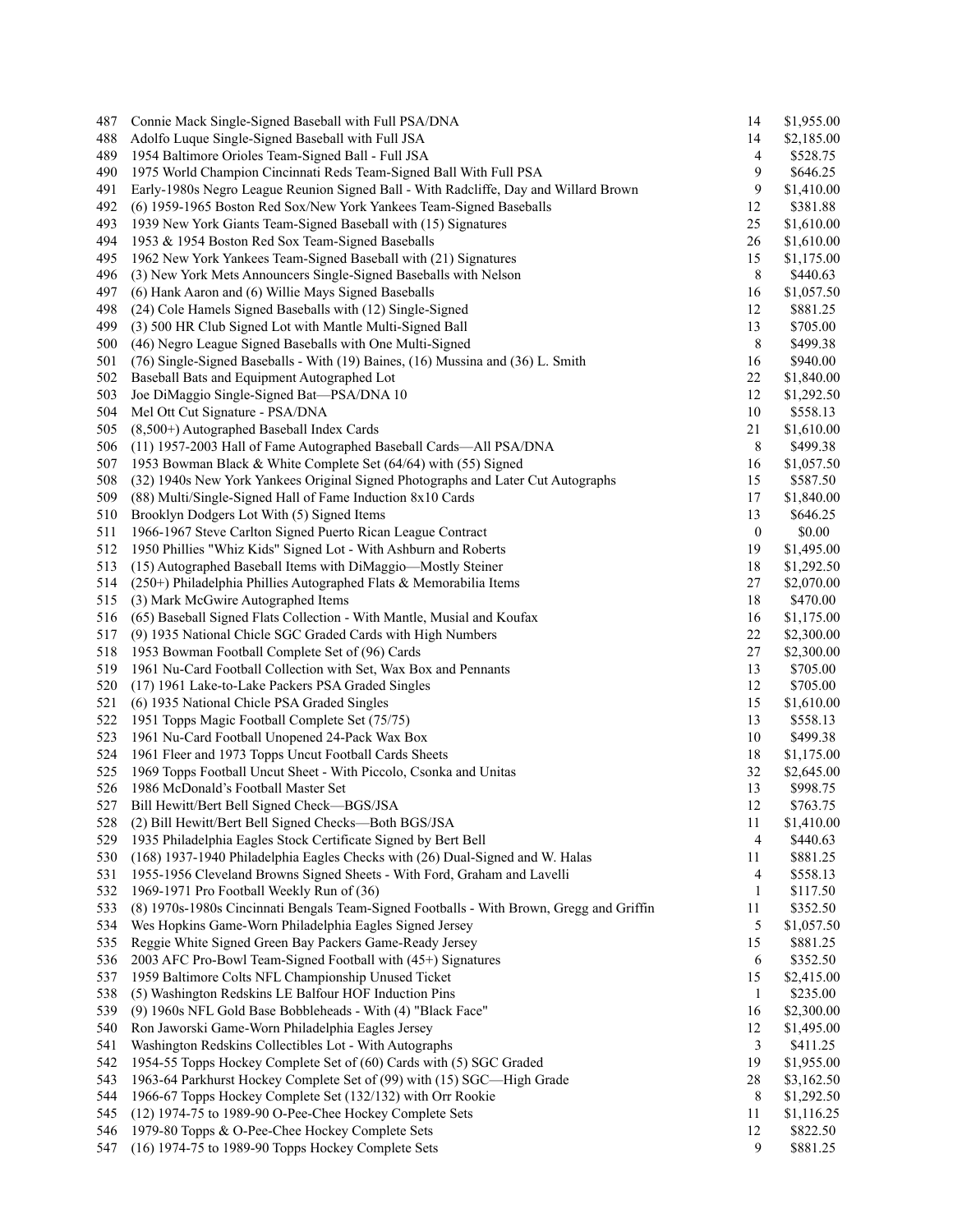| 548 | (75) 1989-90 Topps Hockey Complete Sets                                             | 4              | \$270.25   |
|-----|-------------------------------------------------------------------------------------|----------------|------------|
| 549 | (5) 1976-1979 Topps & OPC Hockey Wax Boxes                                          | 16             | \$1,725.00 |
| 550 | 1979-80 O-Pee-Chee Hockey Wax Box                                                   | 20             | \$9,000.00 |
| 551 | 1979-80 Topps Hockey Complete 36-Pack Wax Box                                       | 17             | \$2,415.00 |
| 552 | (7) 1982-1989 Topps & OPC Hockey Wax Boxes                                          | 14             | \$1,610.00 |
| 553 | 1991-92 Patrick Roy Signed Game-Used Goalie Stick                                   | 2              | \$323.13   |
| 554 | (49) 1966-67 Topps Hockey Blank Backs                                               | 14             | \$1,116.25 |
| 555 | $(2)$ 1980-81 Topps & OPC Hockey Wax Boxes                                          | 19             | \$2,760.00 |
| 556 | 1981-82 OPC Hockey Wax Box with (17) Loose Packs                                    | 7              | \$1,175.00 |
| 557 | (2) 1985-86 Topps & OPC Hockey Wax Boxes                                            | 12             | \$1,610.00 |
| 558 | (2) 1986-87 Topps & OPC Hockey Wax Boxes                                            | 11             | \$1,292.50 |
| 559 | Grant Jennings 1993-94 Pittsburgh Penguins Game-Worn Road Sweater                   | 2              | \$188.00   |
| 560 | Jaromir Jagr 2003-04 Washington Capitals Game-Worn Road Jersey                      | $\mathbf{1}$   | \$881.25   |
| 561 | Rod Langway 1991-92 Washington Capitals Game-Issued Home Jersey                     | 12             | \$470.00   |
|     |                                                                                     |                |            |
| 562 | Jim McTaggart 1981-82 Washington Captials Game-Worn Home Jersey                     | $\overline{c}$ | \$323.13   |
| 563 | Paul MacKinnon 1979-1982 Game-Worn Washington Capitals Road Jersey                  | 3              | \$352.50   |
| 564 | Early-1980s Washington Capitals Game-Worn Jersey - Great Use                        | 9              | \$235.00   |
| 565 | Darren Turcotte 1990-91 New York Rangers Signed Game-Worn Home Jersey               | $\mathbf{1}$   | \$235.00   |
| 566 | (11) Modern Autograph/Game-Used Cards with Pele                                     | 6              | \$381.88   |
| 567 | (900+) Modern Certified Autograph/Game-Used/Insert Singles                          | 17             | \$1,057.50 |
| 568 | (2) 2006 Upper Deck Epic Awesome Eight Relic Cards with Ruth, Cobb & Gehrig         | 7              | \$881.25   |
| 569 | (3) 2004 Playoff Prime Cuts Babe Ruth Multi-Relic Cards including Cobb              | 8              | \$763.75   |
| 570 | (4) 2004 Playoff Prime Cuts Babe Ruth Jersey/Bat Cards #/9                          | 9              | \$940.00   |
| 571 | (4) 2005 Playoff Prime Cuts Babe Ruth Multi-Relic Cards-All #/50                    | 12             | \$1,175.00 |
| 572 | (5) 2000-2006 Mickey Mantle Patch/Relic Cards—All Graded                            | 8              | \$470.00   |
| 573 | 2008 Playoff National Treasures Heisman Cuts Steve Owen Cut Auto #1/1 ERROR CARD    | 8              | \$763.75   |
| 574 | Dale Earnhardt Sr & Jr Die-Cast Replica Car Lot                                     | 9              | \$1,116.25 |
| 575 | Huge Collection of NASCAR Memorabilia, Sets and Wax Boxes                           | 5              | \$558.13   |
| 576 | (73) Die-Cast NASCAR Limited Edition Replica Cars in Original Boxes                 | 5              | \$646.25   |
| 577 | (80) NASCAR Die-Cast 1:24 Scale Replica Cars in Boxes                               | $\overline{c}$ | \$646.25   |
| 578 | Dale Earnhardt Sr & Jr Memorabilia & Collectibles Lot                               | 4              | \$470.00   |
| 579 | (86) Elite Racing Limited Edition Replica Cars in Original Boxes                    | 6              | \$822.50   |
| 580 | (775+) 1933-1963 Multi-Sport Shoebox Collection with Mantle & 1962 Topps Near Set   | 19             |            |
|     |                                                                                     |                | \$1,610.00 |
| 581 | $(470+)$ 1950s-1980s Multi-Sport Singles with Graded, Wrappers and Oddball          | 15             | \$881.25   |
| 582 | (151) 1982-1993 Multi-Sport Sets & Wax Boxes                                        | 13             | \$881.25   |
| 583 | $(2875+)$ 1960-1993 Multi-Sport Wax, Set and Singles                                | 13             | \$705.00   |
| 584 | (16000+) 1960-1987 Multi-Sport Sets and Singles Collection                          | 16             | \$1,175.00 |
| 585 | (10) Signed Display Items - With Bird, Montana and Young                            | 11             | \$822.50   |
| 586 | (4) Multi-Sport Superstar Autographed Items - with Mantle and Namath                | 12             | \$558.13   |
| 587 | (5) Multi-Sport Signed 8x10 Photographs with Koufax                                 | 9              | \$293.75   |
| 588 | (34) Multi-Sport Publication Lot (1899-1980) With Inugural Sports Illustrated Issue | 5              | \$411.25   |
| 589 | (23) Pittsburgh-Area Collection with Pennants & Tickets                             | 12             | \$323.13   |
| 590 | (31) Political and Celebrities Signed and Unsigned Collection                       | 10             | \$381.88   |
| 591 | (79) Multi-Sport Autographed Large Photos and Prints                                | 19             | \$1,175.00 |
| 592 | (300+) 1980s-1990s Multi-Sport Treasure Chest with Wax, Sets and Autographs         | 5              | \$293.75   |
| 593 | $(150+)$ Pieces of Vintage Sports Equipment & 1960s Ted Williams Bicycle            | 7              | \$246.75   |
| 594 | (150,000+) 1977-1994 Multi-Sport Card Lot with (10,000+) 1977 Topps Football        | 10             | \$881.25   |
| 595 | (69) 1887-1955 Non-Sports Items with Allen & Ginter and Near Sets                   | 7              | \$528.75   |
| 596 | (132) 1933-1966 Non-Sport Cards with Goudey Indian Gum & Wax                        | 10             | \$587.50   |
| 597 | Dated 1943 Benito Mussolini TLS                                                     | 7              | \$558.13   |
| 598 | (4) Presidential Husband & First Lady Autographed and Collectible Pieces            | 13             | \$881.25   |
| 599 | Incredible Beatles Collection With Sets, Publications and Boxes                     | 18             | \$1,292.50 |
| 600 | (7) Nineteenth-Century Non-Sport Card Albums                                        | 10             | \$705.00   |
|     |                                                                                     |                |            |
| 601 | 1940s-1950s Topps/Bazooka Advertising Displays                                      | 18             | \$881.25   |
| 602 | 1951 Bowman "Jets, Rockets and Spacemen" Uncut Color Separation Proofs              | 5              | \$440.63   |
| 603 | 1956 Davy Crockett Orange-Back Near Set (79/80) - With (20) Graded                  | 15             | \$558.13   |
| 604 | 1957 Topps "Isolation Booth" Uncut Proof Sheet                                      | 4              | \$152.75   |
| 605 | (3) 1953-1961 Non-Sports Complete Sets - With Antique Autos and '56 Roundup         | 15             | \$587.50   |
| 606 | 1963 Topps Flag Midgee Cards Uncut Sheet                                            | 6              | \$176.25   |
| 607 | Ultimate James Bond Lot With 1965-1966 Sets and Graded Packs                        | 19             | \$822.50   |
| 608 | P.O.T.U.S. Autographed Items - With Coolidge                                        | 10             | \$587.50   |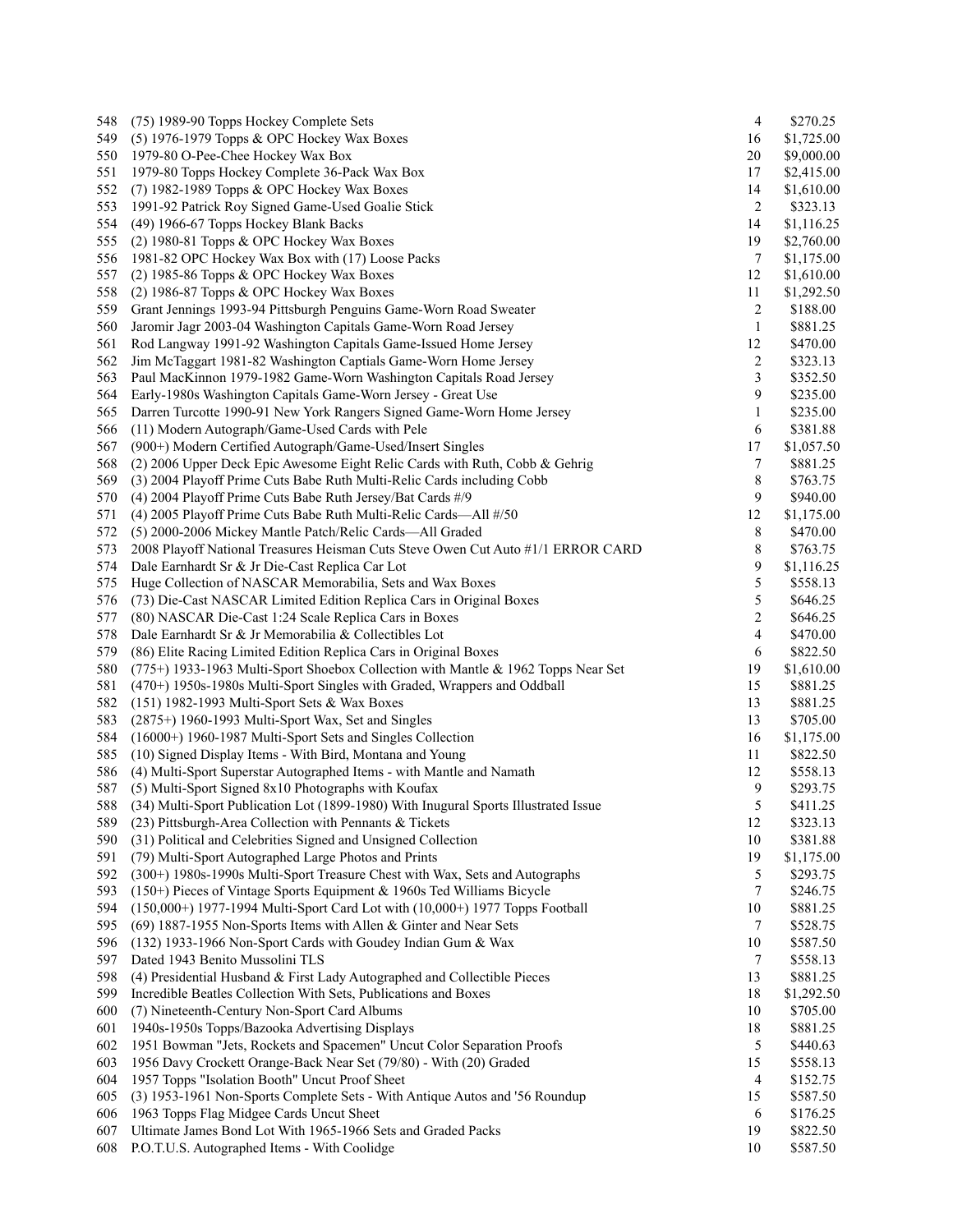| 609 | 1910 Philadelphia Athletics Team Composite Postcard-SGC 40                                     | 5                | \$411.25    |
|-----|------------------------------------------------------------------------------------------------|------------------|-------------|
| 610 | (2) 1910 Tip Top Bread SGC Graded Cards                                                        | 11               | \$352.50    |
| 611 | 1917 Collins-McCarthy #2 Grover Alexander (Blank Back)—SGC Authentic                           | 16               | \$440.63    |
| 612 | (6) 1909-1927 Caramel Grab Bag with Willis-All SGC                                             | 14               | \$411.25    |
| 613 | 1933 Goudey #160 Lou Gehrig & 1933 Sport Kings #1 Ty Cobb-Both SGC 10                          | 15               | \$705.00    |
| 614 | 1936 All-Star Game Ticket Stub-PSA Authentic                                                   | 11               | \$235.00    |
| 615 | 1951 Bowman #305 Willie Mays Rookie-SGC 40                                                     | 15               | \$705.00    |
| 616 | 1955 Exhibits Mickey Mantle (Postcard Back)-SGC 70                                             | 8                | \$323.13    |
| 617 | 1962 Topps Bucks Mickey Mantle PSA 9 (oc)                                                      | 8                | \$258.50    |
| 618 | (13) 1911-1915 Philadelphia Inquirer Newspapers With World Series Headlines                    | $\mathbf{1}$     | \$117.50    |
| 619 | 1922 St. Louis Browns Stock Certificate - Signed by Philip Ball                                | 1                | \$117.50    |
| 620 | (8) Vintage Baseball Scorers                                                                   | 4                | \$293.75    |
| 621 | Babe Dahlgren Replaces Lou Gehrig 1939 Original News Service Photograph                        |                  | \$0.00      |
|     |                                                                                                | 0                |             |
| 622 | 1953 "Blazin' One In" Statue by Clem Spam                                                      | 6                | \$188.00    |
| 623 | (23) Vintage Sports-Related Comic Books with (3) Jackie Robinson                               | 6                | \$470.00    |
| 624 | (158) 1965-1985 Baseball Rookie Cards with Reggie Jackson                                      | 19               | \$1,116.25  |
| 625 | (120) 1986 Topps Traded Factory Sets                                                           | 15               | \$352.50    |
| 626 | 1996 Topps Mickey Mantle Commemorative Reprint Uncut Sheet of (90) Cards                       | $\mathbf{1}$     | \$176.25    |
| 627 | 1997 Philadelphia Phillies Batboy Game-Worn Road Jersey                                        | 5                | \$246.75    |
| 628 | Sandy Koufax Single-Signed Baseball                                                            | 13               | \$381.88    |
| 629 | 1998 MCI Sports Gallery Baseball Signed by Abe Pollin and Shirley Povich                       | $\mathbf{1}$     | \$176.25    |
| 630 | (11) Don Larsen Signed Items with (5) Baseballs                                                | 9                | \$381.88    |
| 631 | Branch Rickey 1921 Signed Letter on St. Louis Cardinals Letterhead                             | 8                | \$411.25    |
| 632 | Mickey Mantle Signed Framed Robert Stephen Simon Litho - JSA                                   | 5                | \$470.00    |
| 633 | Limited Edition (137/250) Signed Baseball Lithograph - With Mays and T. Williams               | 10               | \$470.00    |
| 634 | (3) Willie Mays "The Catch" Autographed 16x20 Photographs                                      | 13               | \$411.25    |
| 635 | Pete Mackanin 1979 Philadelphia Phillies Signed Game-Worn Warm-Up Jersey                       | $\boldsymbol{0}$ | \$0.00      |
| 636 | 1951 Topps Magic Football Complete Set (75) with (12) PSA                                      | 10               | \$411.25    |
| 637 | 1967 Topps Football Uncut Proof Sheet with Namath                                              | 17               | \$587.50    |
| 638 | (7) Super Bowl Programs - From IV to XVI                                                       | 21               | \$558.13    |
| 639 | 1969 Baltimore Colts Team-Signed Football - With Unitas, Hendricks and Mackey                  | 16               | \$528.75    |
| 640 | Hugh Douglas 1999 Philadelphia Eagles Game-Worn Jersey                                         | 5                | \$235.00    |
| 641 | 1910 National Police Gazette Jack Johnson Supplement                                           | $\mathbf{0}$     | \$0.00      |
| 642 | Kyle Korver 2006-07 Philadelphia 76ers Signed Game-Worn Road Jersey                            | $\boldsymbol{0}$ | \$0.00      |
| 643 | Allen Iverson 2002 NBA All-Star Game Warm-Up Jersey                                            | 2                | \$188.00    |
| 644 | (6) 1995-96 Team-Signed Hockey Posters with (160) Signatures                                   | 4                | \$211.50    |
|     |                                                                                                |                  |             |
| 645 | 2002 U.S. Olympic Winter Games Very Limited Coin Set                                           | 13               | \$646.25    |
| 646 | (8) Vintage Tennis Racquets & (4) Card Sets                                                    | $\boldsymbol{0}$ | \$0.00      |
| 647 | (3) Golf-Related Signed Items - With Ted Williams                                              | 8                | \$246.75    |
| 648 | Multi-Sport Card and Autograph Collection with Smoke Damage                                    | 22               | \$822.50    |
| 649 | 1938 R69 Gum Inc. Horrors of War Partial Process Uncut Sheet of (12) Cards                     | 10               | \$323.13    |
| 650 | Vintage Cash Register from National Cash Register Company                                      | 5                | \$176.25    |
| 651 | Theophile Somme Cast Bronze and Ivory Statue                                                   | 3                | \$258.50    |
| 652 | (35) NASA Astronauts Signed Photographs - With Aldrin and Glenn                                | 18               | \$558.13    |
| 653 | Michael Jackson Signed 1990 "The Book" Lithograph                                              | 6                | \$293.75    |
| 654 | 1912 National League Champion New York Giants Team-Signed Ball - With McGraw, Mathewson and Ro | 17               | \$10,125.00 |
| 655 | 1914 Polo Grounds Game Eddie Plank SGC 92                                                      | $\boldsymbol{0}$ | \$0.00      |
| 656 | 1914 Polo Grounds Game Ty Cobb SGC 84                                                          | 8                | \$528.75    |
| 657 | 1914 Cracker Jack #39 Chick Gandil PSA 4                                                       | 9                | \$646.25    |
| 658 | 1915 Cracker Jack #88 Christy Mathewson PSA 5 (mk)                                             | 7                | \$1,116.25  |
| 659 | $(15)$ 1921 W575-1 Singles with $(3)$ Hall of Famers                                           | 16               | \$1,116.25  |
| 660 | 1938 Sawyer Biscuit (Chicago Cubs) Stan Hack                                                   | 6                | \$293.75    |
| 661 | 1910-11 M116 Sporting Life (Blue) Honus Wagner SGC 40                                          | 23               | \$3,450.00  |
| 662 | 1910-11 M116 Sporting Life Walter Johnson SGC 60                                               | 11               | \$1,057.50  |
| 663 | 1910-11 M116 Sporting Life Frank Chance & Roger Bresnahan-Both SGC                             | 9                | \$646.25    |
| 664 | (27) 1910-1911 M116 Sporting Life Singles with (2) Hall of Famers                              | 8                | \$499.38    |
| 665 | 1934 World Series Original Photo Lot of (31)                                                   | 7                | \$646.25    |
| 666 | (3) Ted Williams Signed Items With (2) Balls and a Framed Piece                                | 10               | \$587.50    |
|     |                                                                                                |                  |             |
| 667 | 1949 Brooklyn Dodgers NL Champions Team-Signed Ball With Reese and Robinson                    | 17               | \$1,116.25  |
| 668 | Ty Cobb Signed Check-PSA/DNA 10                                                                | 14               | \$1,175.00  |
| 669 | 1951 Bowman #253 Mickey Mantle GAI 1                                                           | 12               | \$940.00    |